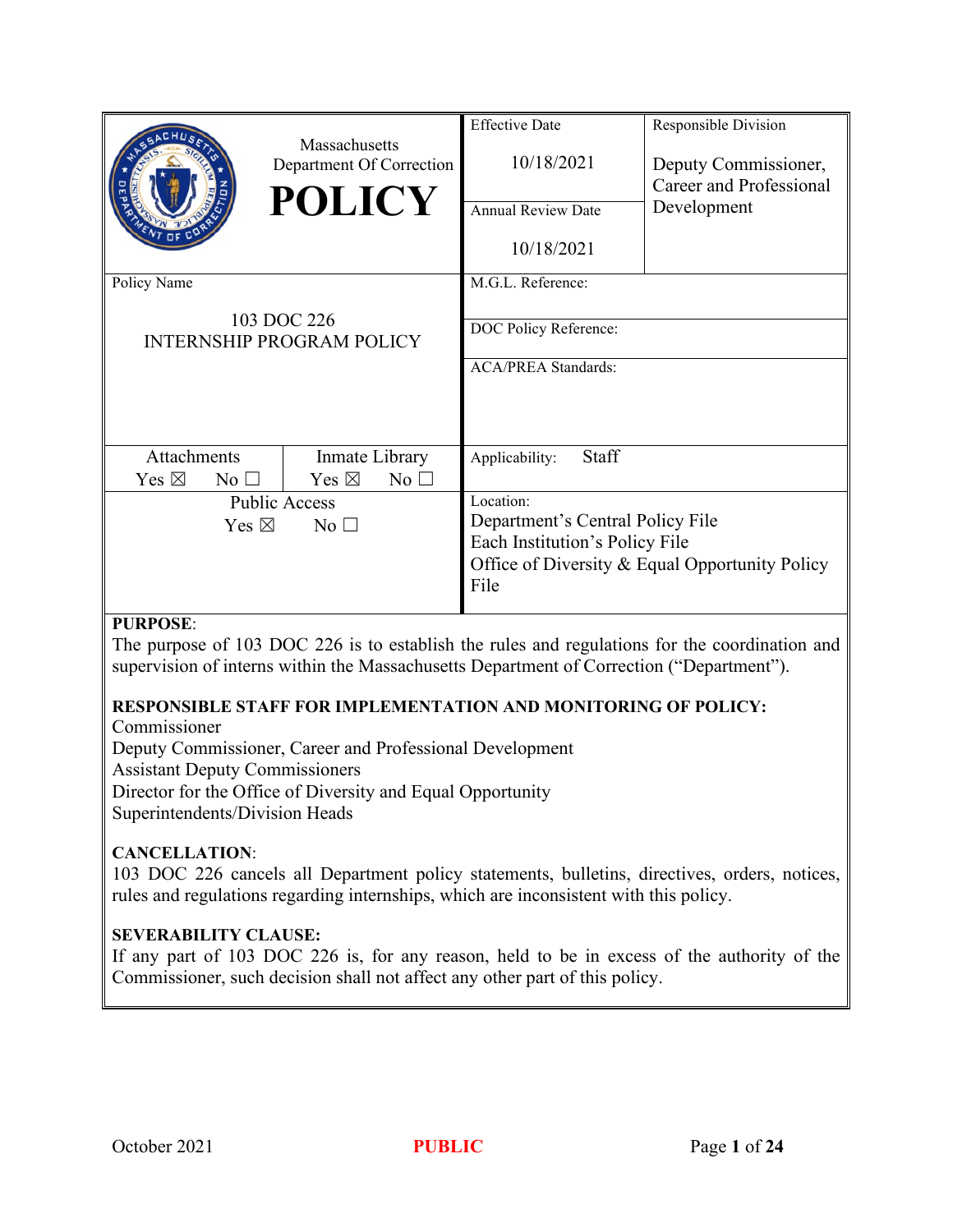# **TABLE OF CONTENTS**

| 226.01 | Definitions                                                       |    |
|--------|-------------------------------------------------------------------|----|
| 226.02 | Recruitment of Interns                                            |    |
| 226.03 | Administration and Supervision of Interns and Internship Programs |    |
| 226.04 | Application Procedure for Internship                              |    |
| 226.05 | <b>Internship Track Descriptions</b>                              |    |
| 226.06 | Barring and Retraction of Approval of Intern Participation        | 12 |

# **ATTACHMENTS**

| Attachment #1 | Internship Application               | 13 |
|---------------|--------------------------------------|----|
| Attachment #2 | Intern Survey                        | 17 |
| Attachment #3 | Performance Evaluation               | 20 |
| Attachment #4 | <b>Internship Track Locations</b>    | 21 |
| Attachment #5 | Agreement to Abide Rules/Regulations | 23 |
| Attachment #6 | Release                              | 24 |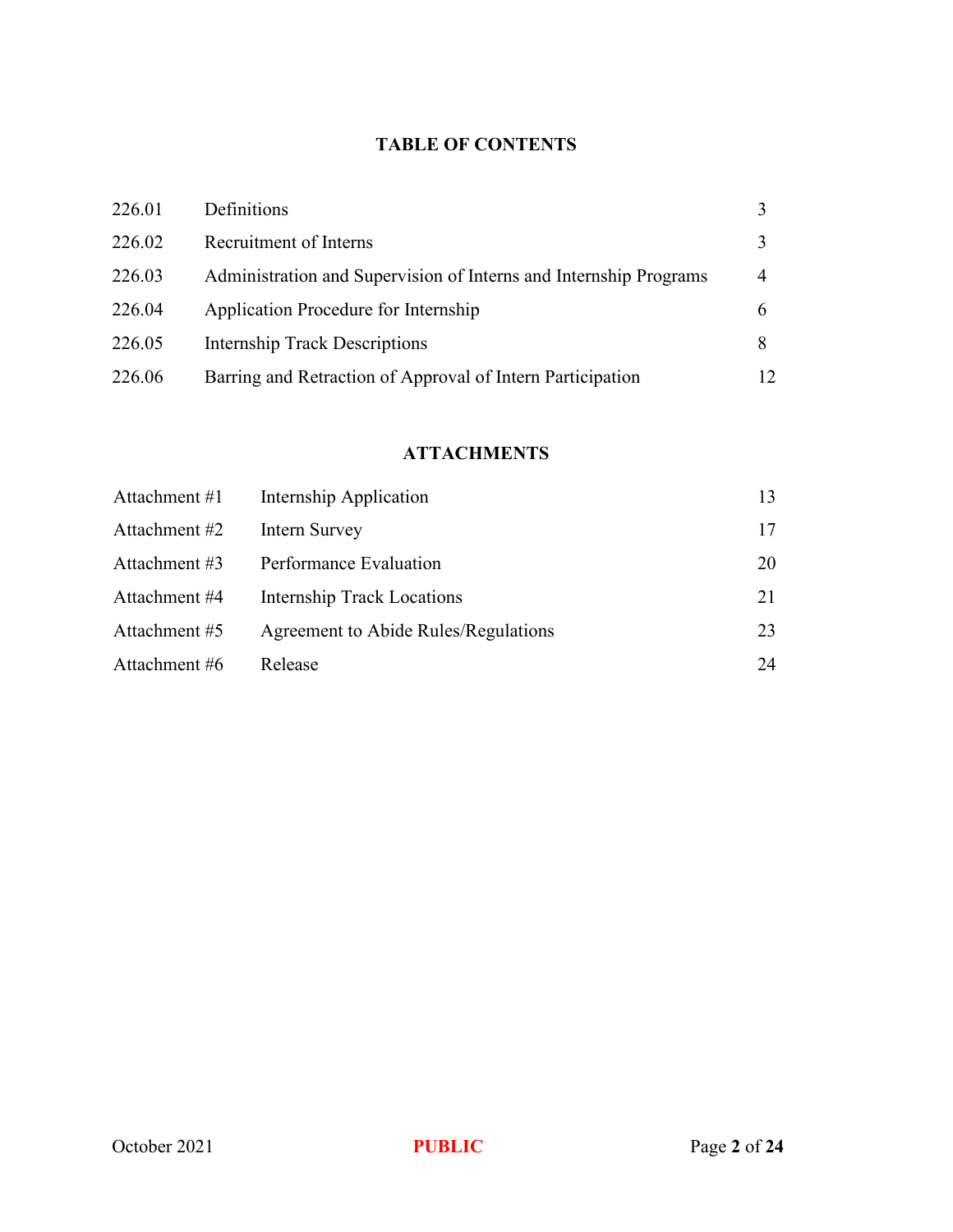#### **226.01 DEFINITIONS**

Central Headquarters: The administrative offices, divisions, and Department personnel who are directly overseen by the Commissioner, Deputy Commissioners, Assistant Deputy Commissioners and General Counsel.

Commissioner: The Department's Chief Executive Officer.

Criminal Offender Record Information (CORI): CORI is defined as records and data in any communicable form compiled by a criminal justice agency which concern an identifiable individual and relates to the nature or disposition of a criminal charge, an arrest, a pretrial proceeding, other judicial proceeding, sentencing, incarceration, rehabilitation, or release.

Institution: Any facility within which a Massachusetts state-sentenced inmate may be incarcerated, including, but not limited to, a state or county correctional facility, a federal or other state's correctional facility, the Bridgewater State Hospital, and the Massachusetts Treatment Center.

Department of Correction: A Commonwealth agency, under the auspices of the Executive Office of Public Safety and Security, that is charged with the detention of those committed to the custody and control of the Commonwealth.

Division Head: The administrator responsible for the operations of a particular division, e.g., Commissioner, Deputy Commissioners, Assistant Deputy Commissioners, and Directors.

Employee Rule Book: A booklet issued to each Department employee, which contains the basic rules, policies and principles which have been approved by the Commissioner.

Intern: A student of an accredited school of higher education participating in supervised practical training.

Superintendent: The chief administrative officer of a state correctional institution.

Tracks: Any area of discipline, division or unit where an intern is placed for the duration of internship.

#### **226.02 RECRUITMENT OF INTERNS**

It is the policy of the Department to provide opportunities for students of accredited schools of higher learning to enhance their learning and experience in the corrections field.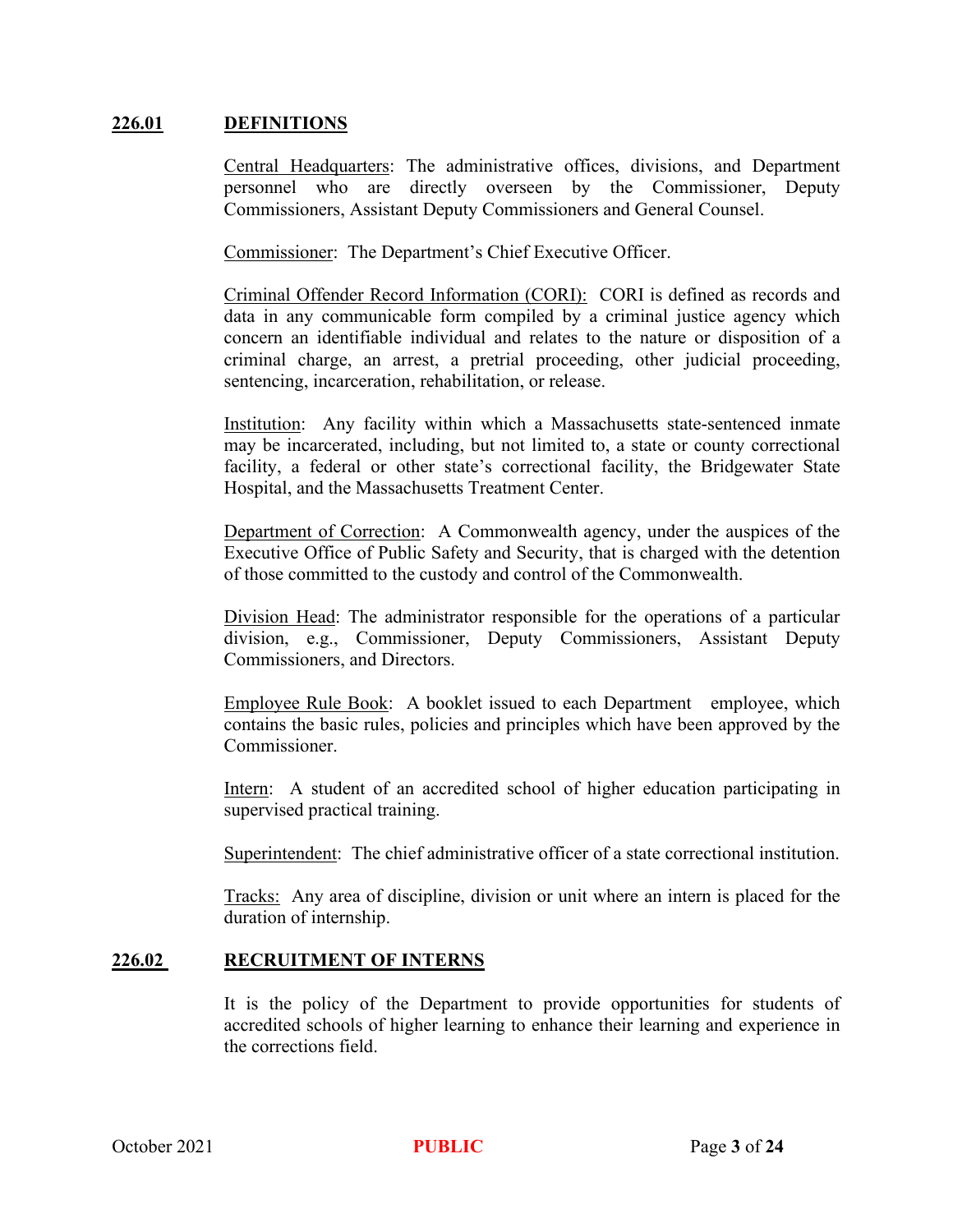It is the responsibility of the Director of the Office of Diversity and Equal Opportunity in partnership with the Deputy Commissioner, Career and Professional Development to recruit interns from all cultural and socioeconomic segments of the community in accordance with the Department's Diversity Plan. It shall be the responsibility of the Office of Diversity & Equal Opportunity to post available intern openings at colleges and universities in order to solicit interest. All intern vacancies shall be posted on the Department's website.

The Office of Diversity & Equal Opportunity acknowledges that the academic requirements of participating colleges and/or universities may vary. The Office of Diversity & Equal Opportunity shall make every effort to accommodate and recognize these unique educational requirements of each participating college/university for credit hours, supervision and objectives for student interns.

The Commissioner or designee may add or remove tracks based on academic or Department need.

#### **226.03 ADMINISTRATION AND SUPERVISION OF INTERNS AND INTERNSHIP PROGRAMS**

The Department's Internship Program offers participants a comprehensive overview of the Department's policies, procedures and practices. Student interns may choose to participate in one of twenty-five (25) or more internship tracks. The following is a list of categories the tracks may fall under:

- 1. Operational Management Track: The Director of Security or designee at each institution shall supervise interns assigned to his/her/their institution.
- 2. Female Offender Track: The Classification Manager, Director of Treatment or designee at each institution/division shall supervise interns assigned to his/her/their institution/division.
- 3. Reentry/Program Services Division Track: The Director of Reentry and Program Services Division or designee at each institution shall supervise interns assigned to the division.
- 4. Classification Division: The Classification Manager and/or designee at each institution shall supervise interns assigned to the division.
- 5. Special Needs Population Track:
	- A. Massachusetts Treatment Center: The Director of Classification or the Director of Psychological Services or their designees shall supervise interns assigned to the Massachusetts Treatment Center.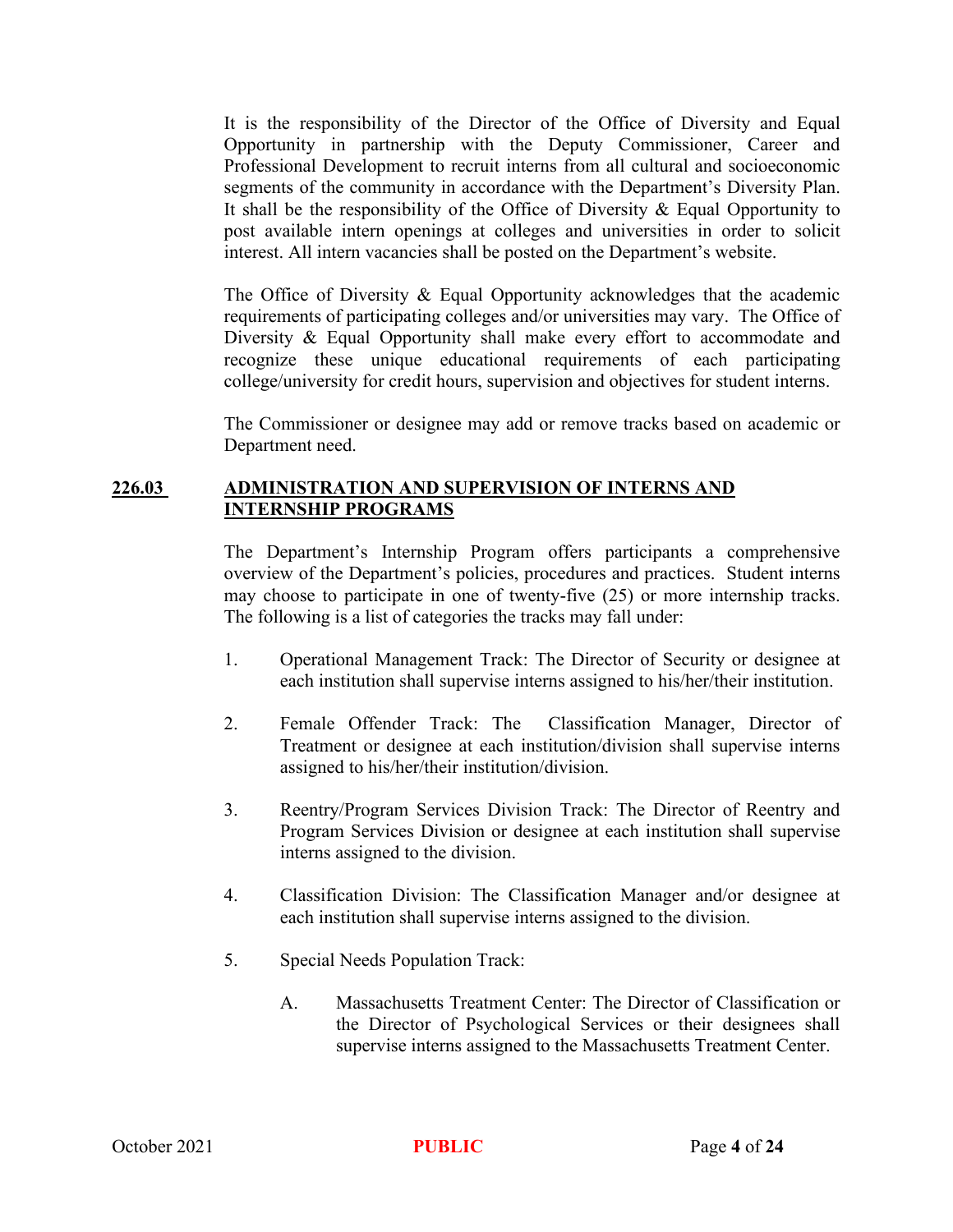- 6. Offender Case Management Track: The Director of Classification or designee of each institution shall supervise interns assigned to his/her/their institution.
- 7. Strategic Research/Planning Track: The Executive Director of Strategic Research and Planning or designee shall supervise interns assigned to the division.
- 8. Office of Communication and Outreach:
	- A. Public Affairs Office: The Public Affairs Director or designee shall supervise interns assigned to the office.
	- B. Legislative Office: The Legislative Manager or designee shall supervise interns assigned to this office.
- 9. Legal Division Track: The General Counsel or designee shall supervise interns assigned to the division.
- 10. Inmate Training and Education Track: The Superintendent of Schools or designee shall supervise interns assigned to their division.
- 11. Division of Staff Development Track: The Director of Staff Development or designee shall supervise interns assigned to their division.
- 12. Engineer-Steam Fireman: The Director of Resource Management or Engineering or designee shall supervise interns assigned to the their division.
- 13. Resource Management Track: The Director of Resource Management or designee shall supervise interns assigned to the division.
- 14. Policy Development/Compliance Track: The Director of Policy Development and Compliance or designee shall supervise interns assigned to the unit.
- 15. Inmate Grievance Resolution Track: The Director of Administrative Resolution, Department Grievance Coordinator, or designee shall supervise interns assigned to the division.
- 16. Diversity & Equal Opportunity Track: Director of Office of Diversity and Equal Opportunity or designee shall supervise interns assigned to the unit.

Learning objectives for participants in the Internship Program are met through the establishment of a structured schedule of activities and related readings. Based on the selected track and established schedule, interns are assigned to observe and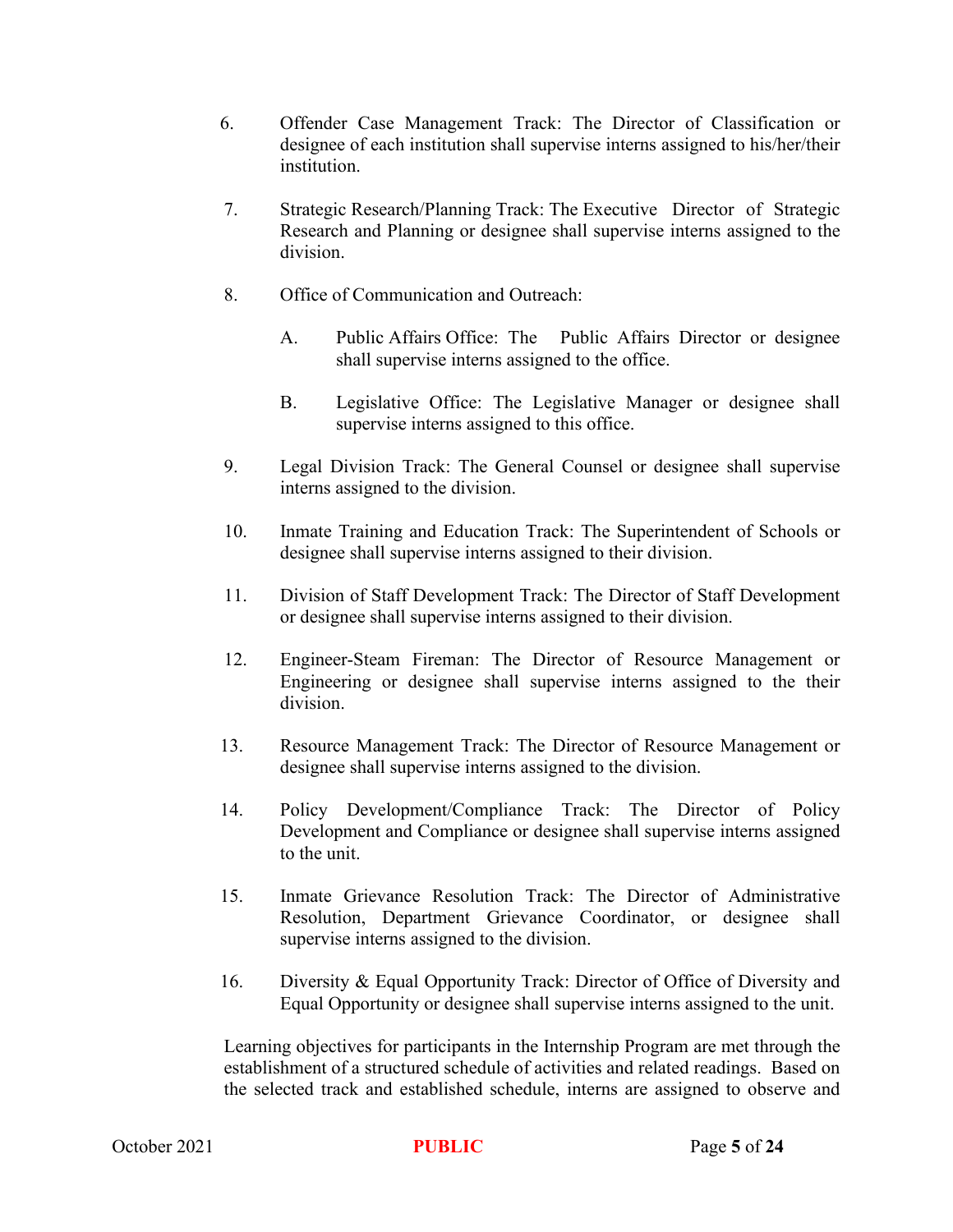work with staff from various disciplines within the different divisions and/or institutions of the Department. At the conclusion of each semester, the intern shall complete an exit survey form (Attachment #2). The intern supervisor shall also complete an evaluation form (Attachment #3) and submit to the Office of Diversity & Equal Opportunity.

The administration and supervision of interns shall be the responsibility of the staff person or designee identified in the respective Internship Track Description section of this policy.

Track length shall vary depending on the requirements of the college/university. Most, if not all, internships shall be the length of the semester or as required by their respective college or university internship programs.

## **226.04 APPLICATION PROCEDURE FOR INTERNSHIP**

Any student who would like to participate in an internship with the Department shall:

- 1. Be eighteen (18) years of age and possess a valid driver's license.
- 2. Be enrolled in an accredited school of higher learning.
- 3. Have a related academic background (e.g. major/minor in criminal justice, criminology, psychology, law, social work, business administration or related field).
- 4. Obtain formal written approval from his/her/their academic advisor, which shall also include the number of required hours and any unique requirements of the school program.
- 5. Complete an Internship Program Application(Attachment #1).
- 6. Meet the requirements of a background investigation, which shall include a criminal record check.
- 7. Successfully complete a Department Orientation Program prior to undertaking his/her/their assignment. At a minimum, the Orientation Program should include instruction in the following: the purpose, goals, policies, and procedures for the Institution/Division and Department; security and contraband regulations; regulations regarding confidentiality (CORI); emergency procedures; key control; appropriate conduct with offenders; employee rules and regulations and an overview of the correctional field. Once an Orientation with the Office of Diversity & Equal Opportunity designee has been completed, the student shall then have a site specific training conducted prior to commencement of the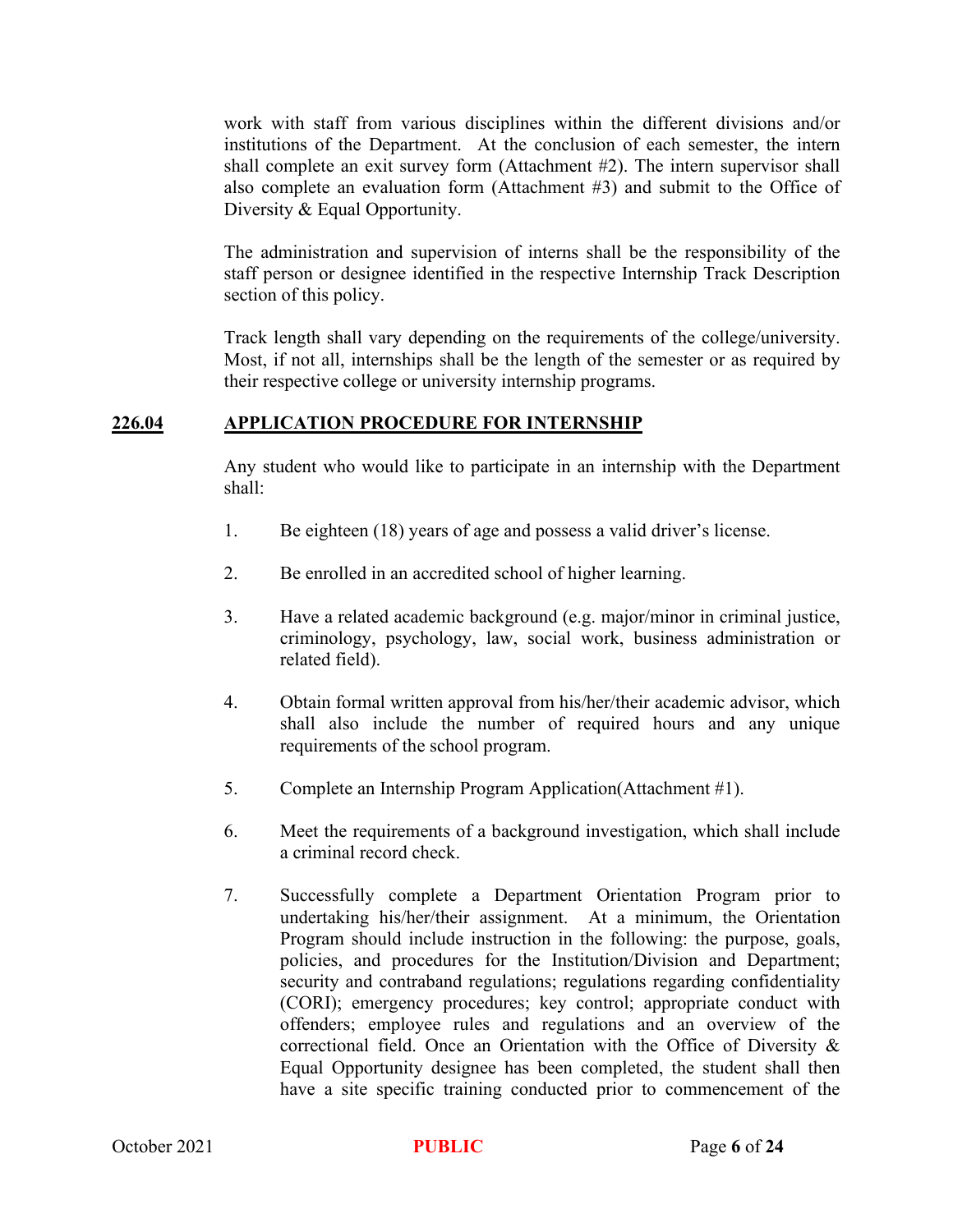internship. If the internship track is located at a institution there should be at least one (1) member of the security staff included in the site specific training.

- 8. Comply with the Department's rules and regulations (Attachment #5).
- 9. Sign a release that discharges the Department and its employees from any claims alleging property damage or personal injury or death caused as a result of an inmate act which occurs during the performance of duties associated with internship (Attachment #6).
- 10. Have adequate transportation to and from the internship assignment.

Internships may be unpaid and may require travel to other correctional institutions or Central Headquarters.

All internship requests and applications shall be submitted to the Office of Diversity & Equal Opportunity to be processed. Upon successful completion of a background and record check by the Office of Diversity & Equal Opportunity, the internship packet shall be forwarded to the Division(s)/Institution(s) internship supervisor. The Superintendent/Division Head or designee shall review the submitted internship application taking into consideration background, experience, qualification and track availability The Superintendent/Division Head or designee shall then conduct an interview with the prospective intern. Upon selection of candidate,(s) all paperwork to include students selected and not selected shall be forwarded to the Office of Diversity & Equal Opportunity. It shall be the responsibility of the Office of Diversity & Equal Opportunity to maintain a separate file for each intern, containing any and all paperwork, regarding the intern(s).

The Department reserves the right to refuse program participation to any prospective intern based on an unsuccessful background, record check, interview, or inappropriate track request. An internship can be terminated based on any infraction of program expectations or rules (see 226.06).

When the Office of Diversity & Equal Opportunity Superintendent/Division Head or designee denies an application for internship, the intern and his/her/their academic advisor shall be notified, in writing, upon request.

Institutions/Divisions may require other additional application procedures, however, these procedures need to be approved by the Office of Diversity & Equal Opportunity prior to implementation.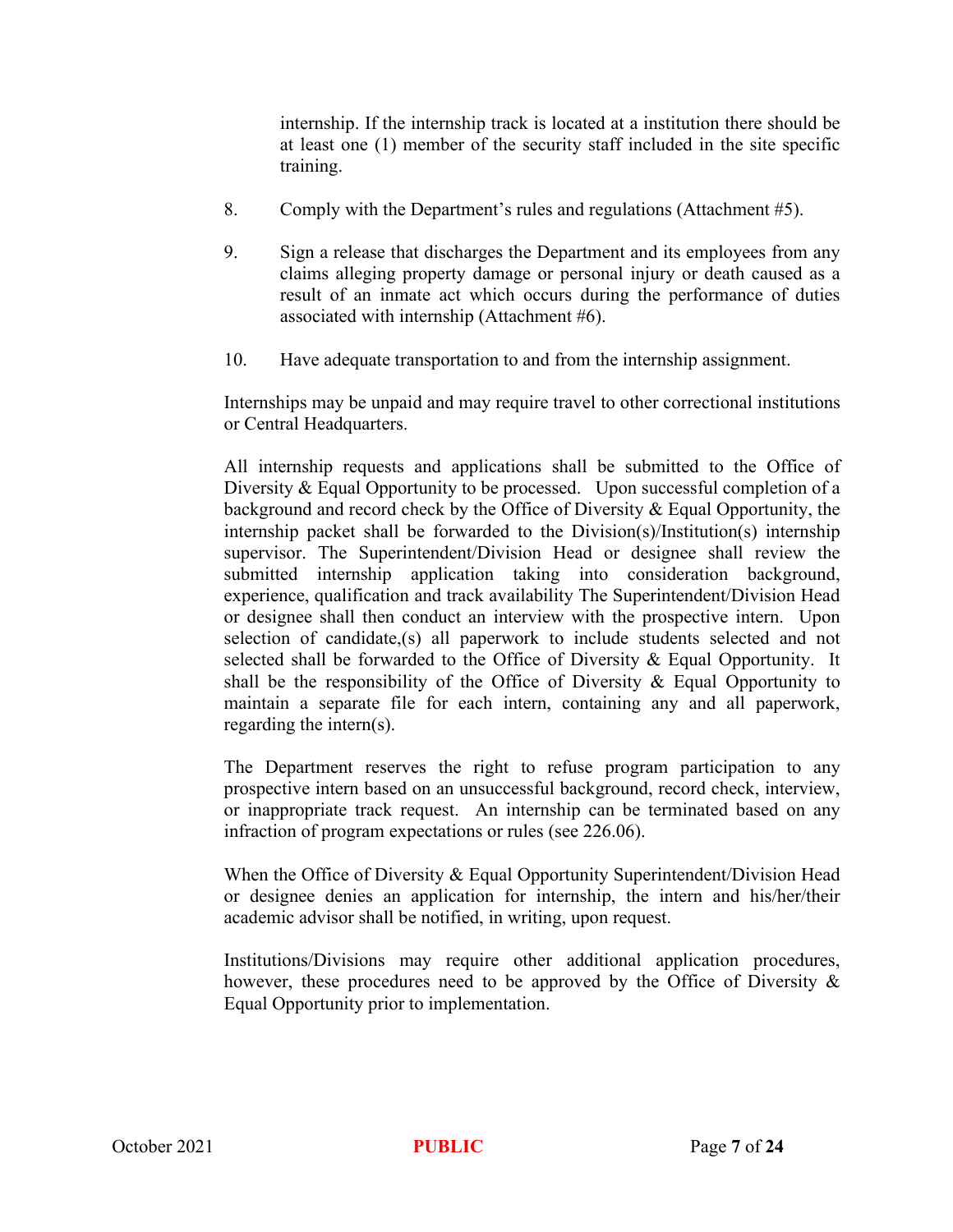# **226.05 INTERNSHIP TRACK DESCRIPTION**

#### Operational Management Track

This track is designed to provide interns with a view of the overall operation of a correctional institution. An emphasis shall be placed on security aspects/initiatives such as tool and key control, urinalysis sampling and testing, internal investigations, institution and offender searches, institutional counts, and intelligence gathering. Internships are available at various security levels.

#### Female Offender Track

This track is designed to provide interns with direct experience in dealing with the unique and challenging needs of the female offender at *MCI-Framingham.* The profound differences in culture between male and female institutions shall be explored, and laws and policies guiding placement options, security levels, and programming for sentenced inmates shall be examined. Interns shall become familiar with factors that contribute to incarceration. Under supervision, interns shall learn about required standards of professionalism, and appropriate interactions between staff and inmates as they relate to dealing with female offenders. Interns shall receive knowledge in the areas of classification, parole, programs and treatment options, inmate demographics, substance abuse issues, mental health, medical issues, parenting issues and programs.

#### Reentry/Program Services Division Track

The Reentry/Program Services track shall provide interns with an overall view of all Department reentry and program services. It shall include program development and the operational aspects of program administration from a central office perspective. Interns shall explore the programs as they take place in the institutional setting and at all security levels. Information on which programs are selected for implementation and how they are developed shall be provided. Interns shall become familiar with volunteer services and religious services. Interns who choose this track shall learn the importance of the mission of this Division by experiencing first hand the steps taken to assist offenders in gaining access to services in the community to ensure successful transition back into society. Interns shall collaborate with county, state, community and faith-based agencies in areas such as employment, medical, mental health care, substance abuse treatment, education, and other transition programming.

#### Central Classification Division Track

At the Central Classification Division, interns shall become familiar with the Classification process and legal standards as well as the use of an objective point based tool. Some interns may assist in areas such as the County, Federal and Interstate Unit or Date Computation. Finally, interns shall become conversant in the goals of the agency, agency core values, objective classification, reentry initiatives, and how we put the goal of public safety into practice.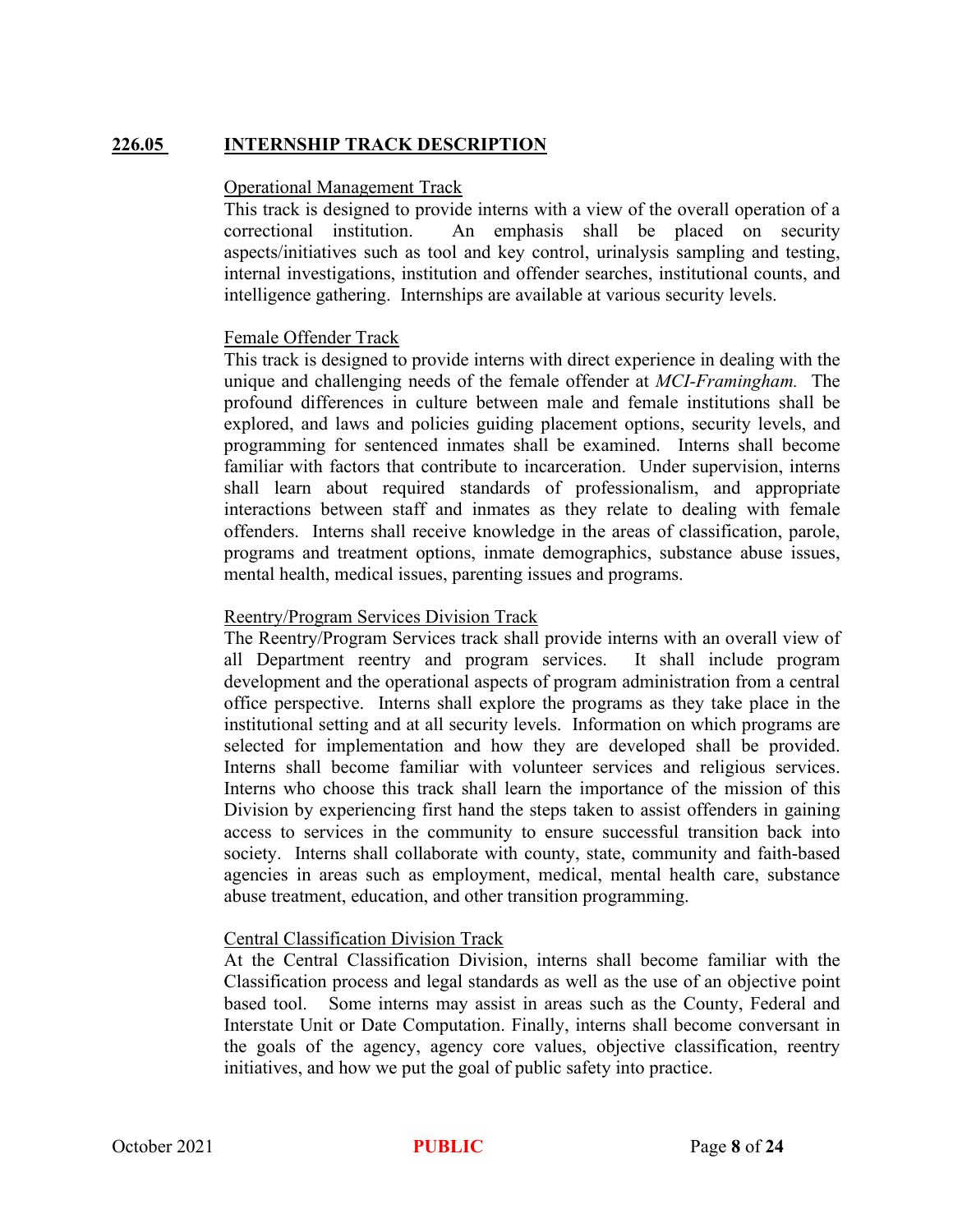#### Special Population Track

Interns who choose to work at the Massachusetts Treatment Center, shall at no time provide direct services, but shall work observing members of an interdisciplinary team of correctional professionals including classification, record management, forensic evaluation, mental health or sex offender treatment and case management.

At the *Massachusetts Treatment Center*, interns shall learn procedures relevant to the commitment of sexually dangerous persons through required relevant readings, observation of a Community Access Board meeting, observation of court hearings to determine sexual dangerousness, and consultation with legal professionals. Interns shall become familiar with the classification process by preparing for and observing the institutional classification hearings and transfer boards. Interns are expected to become familiar with all aspects of the Sex Offender Treatment Program by attending relevant training and observing various treatment modalities. They shall be able to familiarize themselves with all aspects of record management including accessibility, dissemination and confidentiality, and to become familiar with the various discharges from Department custody by observing and assisting in a certificate of release, Parole and Court ordered release.

#### Offender Case Management Track

Interns shall be introduced to the correctional environment and specifically the role, duties and responsibilities of the Correctional Program Officer in the Department. Interns shall gain experience through observation and job shadowing within the various counseling arenas. Interns shall learn about the security, and institutional management at each security level. Interns shall observe the admissions process to include orientation of new offenders to the institution, identification of appropriate programming for the offender and maintenance of inmate six-part folders and other related processes. Under supervision, interns shall observe the classification process by preparing for and observing institutional classification hearings, transfer boards and the risk assessment process. Internships are available at various security levels and at both male and female institutions.

#### Strategic Research and Planning Track

This track is designed to provide interns with the opportunity to work with a diverse group of staff on research, statistics, and evaluation results. Interns shall ascertain how important this information is and how it is used in the planning, management, and decision-making strategies for effective prison operations, policies, legislation, and services. Primary duties shall be to assist in interpreting research and evaluation to improve public safety and research offenders' abilities to succeed as productive citizens in their communities. This office is also instrumental in the grant writing process for the Department. For those interns who have an interest in this subject area, the research and writing of grant proposals shall provide familiarization of the grant writing of the process.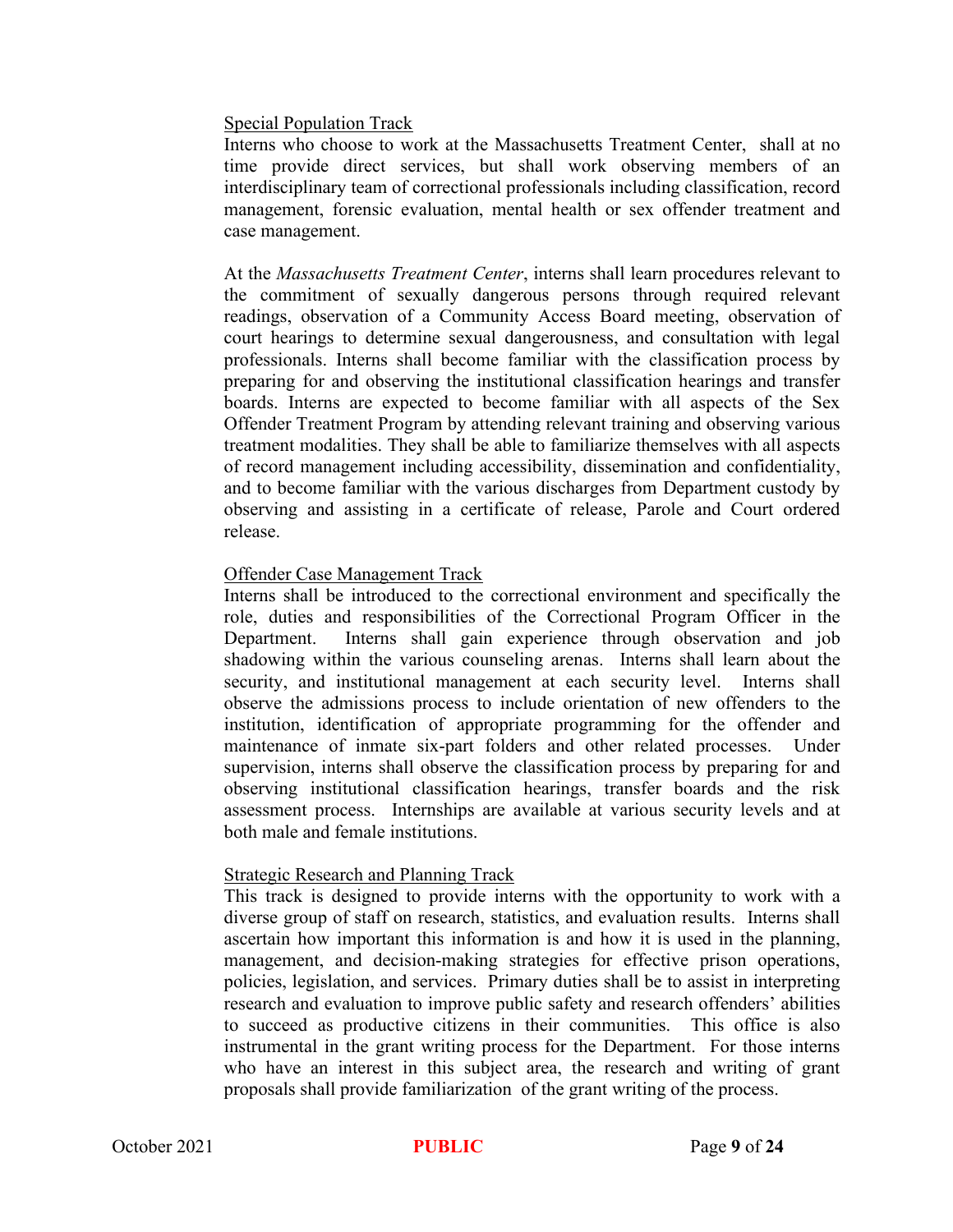# Office of Communication and Administrative Resolution Track

An intern assigned to the *Public Affairs Office* shall be exposed to many aspects of corrections and the media. This track shall provide a comprehensive view of the role of public affairs in a criminal justice agency. An understanding of how to maintain positive working relationships by fulfilling information requests, which may be impacted by issues such as CORI Regulations, confidentiality, and other information of a sensitive nature, shall also be addressed. Interns who choose this track shall work to enhance communication of the agencies mission, vision, and core values. This shall be accomplished by assisting in the development of publications, such as newsletters, correspondence, and audiovisual material for dissemination to Department staff, other state agencies, the legislature, the media, and the community at large.

# Office of Legislative Affairs

The *Legislative Office* intern shall learn the legislative process by assisting in the filing of new legislation, tracking all bills that affect the Department, as well as attending the actual hearings. Hands on experience shall be obtained by working directly with the Director of Legislative Affairs on researching and answering all inquiries made to the office by the public, other state agencies, and members of the legislature.

## Legal Division Track

The primary mission of the Legal Division is to provide legal representation to Department administrators and employees at all institutions and divisions. Interns receiving approval to participate in this track shall work on assigned tasks from the General Counsel and Legal Division attorneys. The interns' duties may include researching legal issues, drafting and reviewing pleadings for civil litigation, drafting and reviewing legislation, contracts, and working on various legal issues involving such matters as health services, sentencing, workers' compensation claim, discrimination and confidentiality.

Those interns assigned to the *Massachusetts Treatment Center*, shall also gain experience and knowledge, in the areas of mental health matters, including issues surrounding civil commitment proceedings, forced medication, guardianship hearings, and defense of release positions brought by sex offenders at the Treatment Center.

# Resource Management Track

The Division of Resource Management is responsible for the maintenance and operational oversight of the Department's wastewater and power plant facilities. Interns who choose either the wastewater treatment or the power plant track shall learn applicable terminology, safety practices and standard methods/procedure. They shall observe variations in operating conditions and assist in determining long and short-term maintenance needs. Knowledge of applicable laws and regulation codes such as OSHA regulations, EPA standards, SDS, hazardous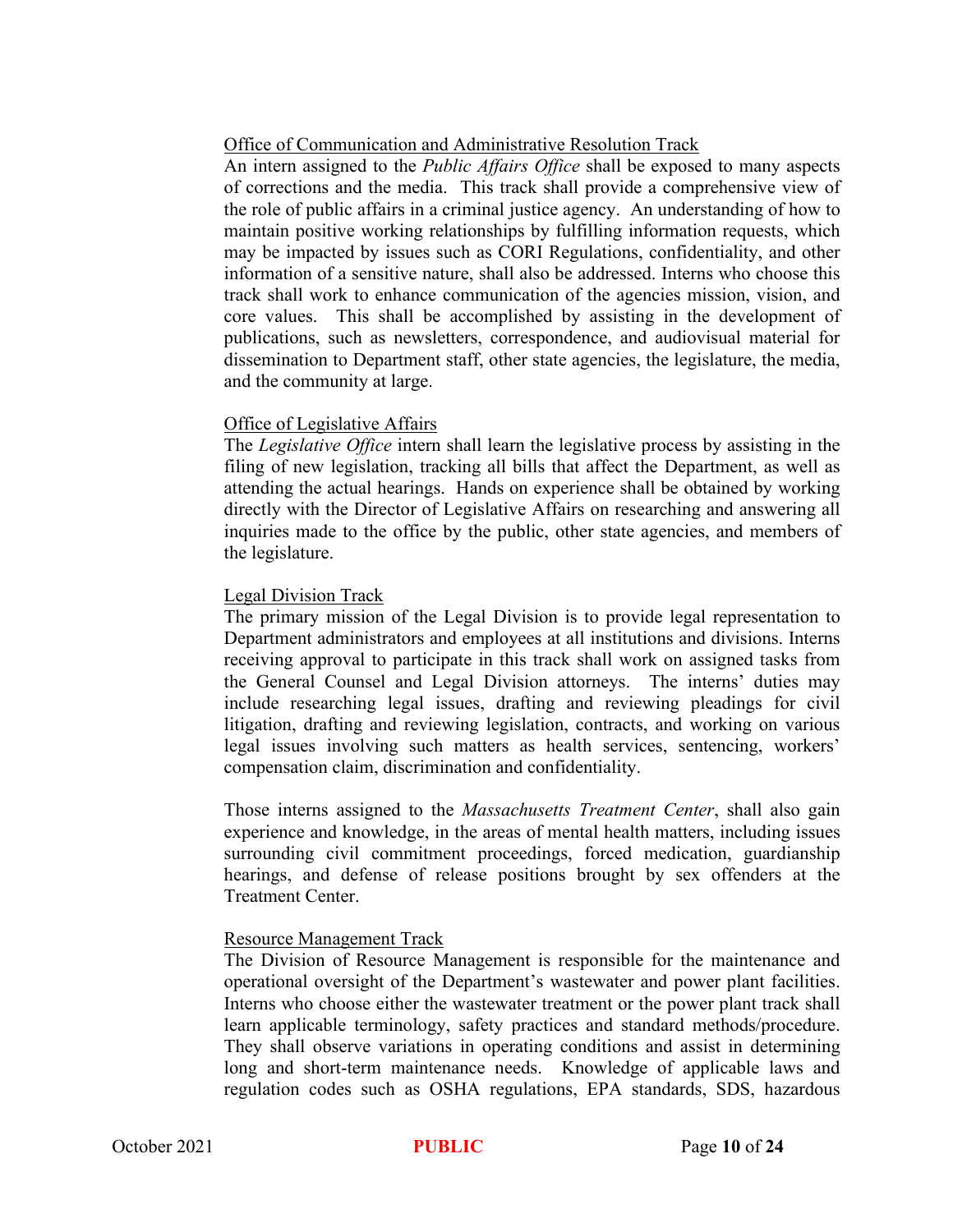contamination and the Clean State Initiative shall be utilized as well as the Department's tool and key control. They shall provide assistance in maintenance of required records and reports.

#### Policy Development and Compliance Track

This track is designed to provide interns the opportunity to understand Department policy development and compliance. Interns shall ascertain the importance of policy development and compliance and how improved and efficient practice within correctional institutions lead to enhanced public safety, safe-working environments for personnel and humane settings for inmate populations. Interns shall have the opportunity to engage in institution inspections and observe operational practice and procedures of all department and county correctional institutions. In doing so, exposure to and familiarization with statutory regulations, Department policy, and National Correctional Standards as issued by the American Correctional Association shall be examined.

## Inmate Grievance Resolution Track

This track is designed to provide interns with exposure to the importance of providing inmates an opportunity to resolve legitimate problems in a responsible manner through grievances and informal communication. Interns shall work within the Office of Administrative Resolution and Grievance Office under direct supervision. Interns who choose this track shall have the opportunity to gain firsthand experience and skills in conducting investigations into inmate complaints reviewing policies, collaborating with Department staff, and assessing supporting documentation. Interns shall learn to analyze the legitimacy of inmate complaints in order to determine the appropriate final outcome. Interns shall also learn the importance of utilizing good judgment when dealing with sensitive issues involving the inmate population. An opportunity shall be provided to assist with auditing functions related to the Inmate Grievance Policy, which may include supervised institution site visits. In addition, Interns shall assist with the gathering and reporting of statistical information in order to identify potential trends within the agency. Ultimately Interns shall gain a better understanding of the impact of inmate conflict on the institution climate and how the proactive identification and resolution of individual inmate issues and emerging trends contributes to agency-wide policy development and a safer prison environment for staff and inmates.

#### Office of Diversity and Equal Opportunity Track

The Office of Diversity and Equal Opportunity is charged with ensuring compliance of the Governor's Executive Order 478 and Executive Order 390. It is our mission to create a workplace that reflects the diversity of the Commonwealth and all its citizens. We ensure that our work environment promotes equal employment opportunity for all. The Intern shall have the opportunity to engage in addressing issues of civil rights, American's with Disabilities Act, and the Affirmative Market Program. In addition, the intern shall have the opportunity to work in various program services addressing issues such as: disability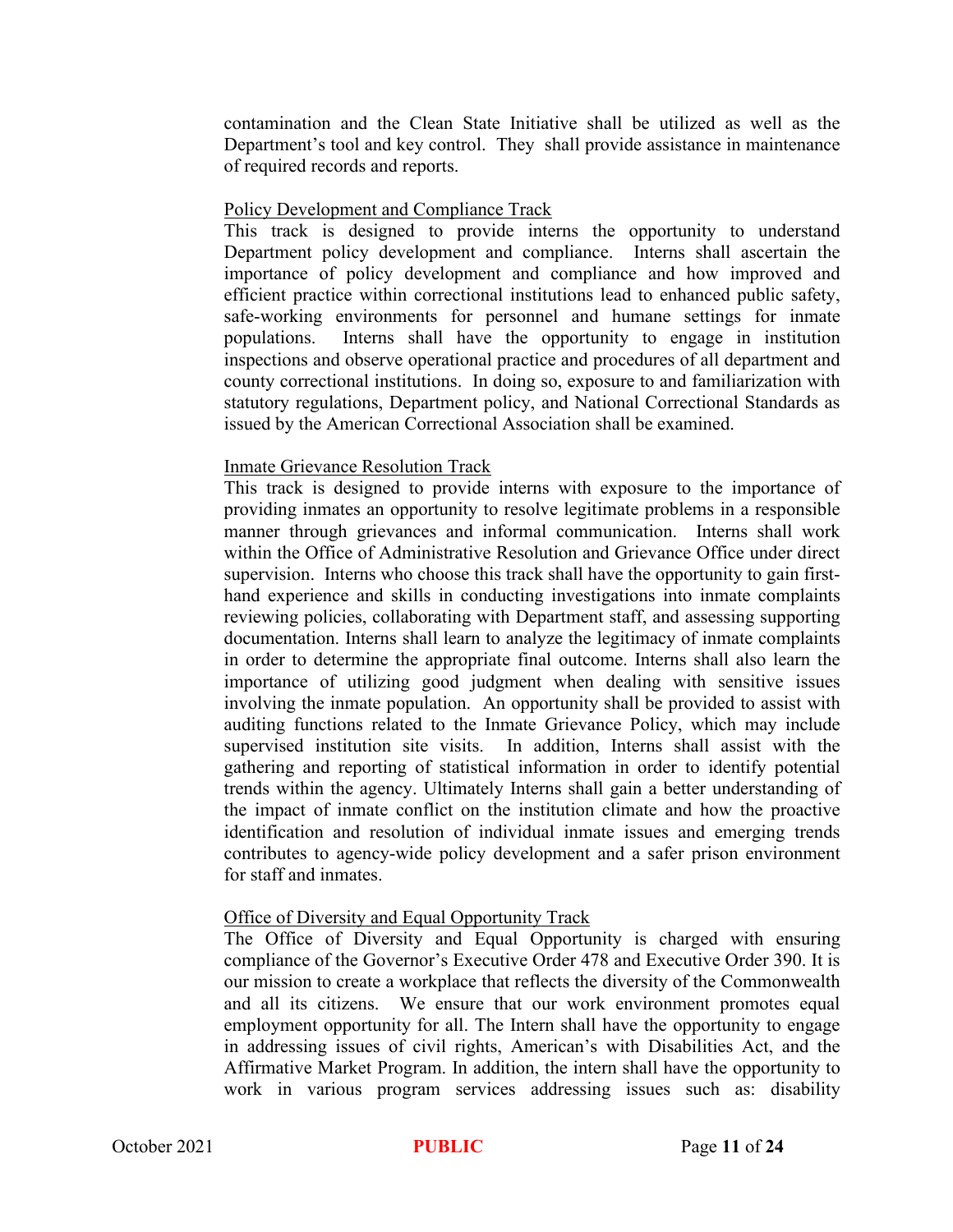accommodation requests, employee complaints around harassment, retaliation and hostile work environment, mediation, outreach to internal and external stakeholders, training and awareness. The intern shall have exposure to recruitment strategies and processes.

# **226.06 BARRING AND RETRACTION OF APPROVAL OF INTERN PARTICIPATION:**

- 1. A Superintendent, his/her/their designee, or intern supervisor may bar an intern from entrance to the institution or Central Headquarters. A Superintendent, his/her/their designee, or intern supervisor has the right to bar entrance for violation of a rule or regulation of the Department or of a criminal statute; where there is reasonable suspicion that the continued presence of the intern in the institution or Central Headquarters would present a threat to the safety, security or orderly running of the Department. A decision to bar shall require immediate notification, in writing, to the intern, the Office of Diversity  $\&$  Equal Opportunity designee, the intern supervisor, and the intern's academic advisor.
- 2. The intern may appeal, in writing, the decision of the Superintendent, his/her/their designee, or intern supervisor. If the Superintendent his/her/their designee, or intern supervisor affirms the decision to bar, the Office of Diversity & Equal Opportunity designee, the intern, his/her/their academic advisor, and the intern supervisor shall be notified, in writing, as soon as possible, of the decision and the reason(s).
- 3. It is the responsibility of the intern supervisor to ensure that Departmentwide notification is made of the barring of or reinstatement of the intern.
- 4. The Director for the Office of Diversity and Equal Opportunity or his or her designee shall have the authority to remove an intern from the internship program for violation of a rule or regulation of the Department or of a criminal statute; where there is reasonable suspicion (as determined by the Director for the Office of Diversity) that the continued presence of the intern in the institution or Central Headquarters would present a threat to the safety, security or orderly running of the Department. Notification of such shall require immediate notification, in writing, to the intern, the academic advisor, appropriate Superintendent or designee, and the intern supervisor. There shall not be an appeal process for the removal from the internship program.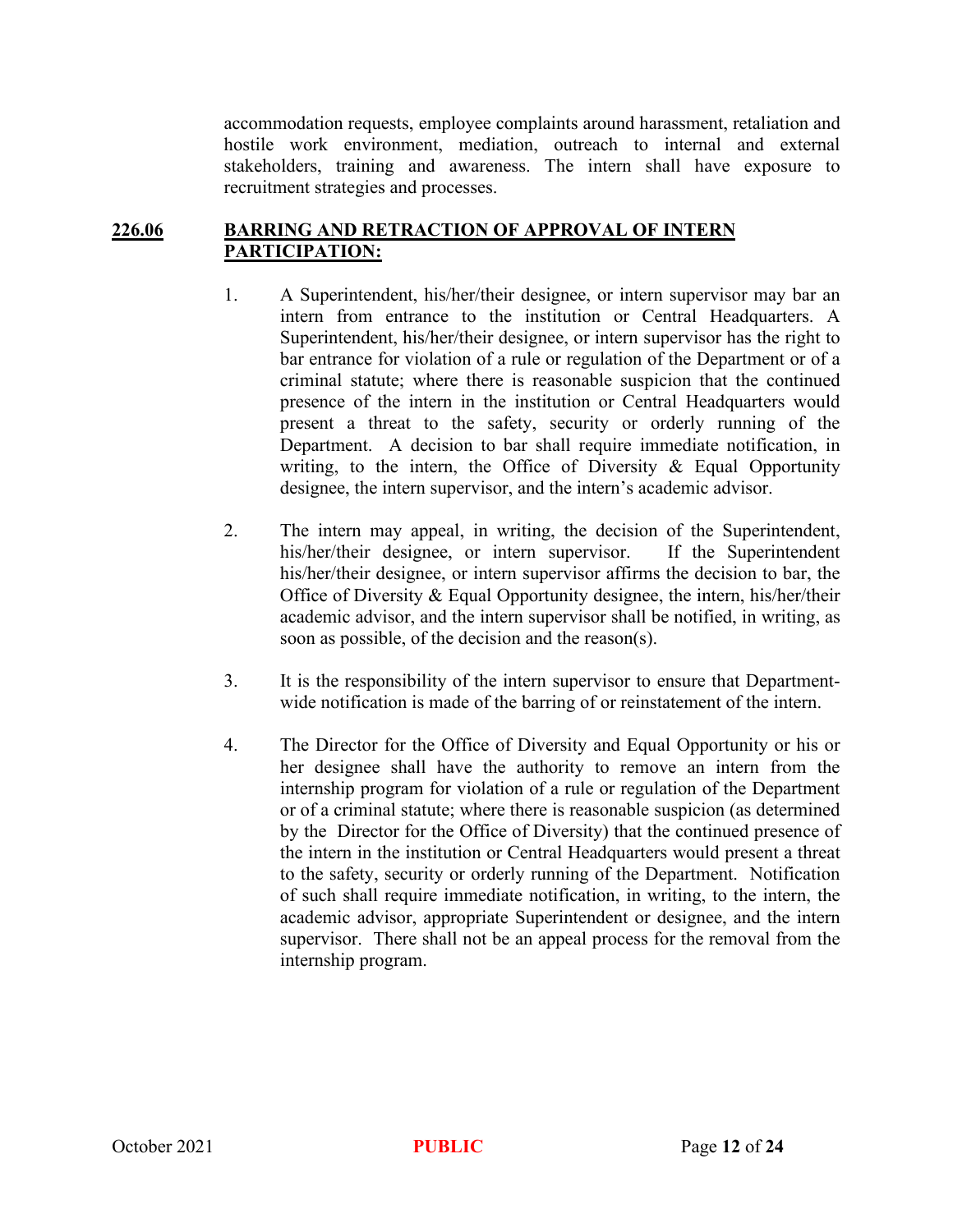# **Commonwealth of Massachusetts Department of Correction Student Internship Application**

| <b>Internship Track Posting #</b>                                             |  |  |  |  |  |
|-------------------------------------------------------------------------------|--|--|--|--|--|
| Application submitted by:<br>Student<br>College/University Official           |  |  |  |  |  |
| Date: $\_\_$                                                                  |  |  |  |  |  |
| Name: $\_\_$<br>Middle<br>Last<br>First                                       |  |  |  |  |  |
| Present Address:<br>City<br>(zip code)<br>State<br>Number and Street          |  |  |  |  |  |
| How long have you lived there?                                                |  |  |  |  |  |
| Home Phone number:<br>Cell Phone number:                                      |  |  |  |  |  |
| Email Address:                                                                |  |  |  |  |  |
| <b>Emergency Contact:</b><br>Address Phone<br>Name<br>Relationship to Intern: |  |  |  |  |  |
| College/University Enrolled In:                                               |  |  |  |  |  |
| Semester & Year of Graduation:                                                |  |  |  |  |  |
| Minor?                                                                        |  |  |  |  |  |
| Do you speak other language(s) fluently? $\Box$ Yes $\Box$ No If yes, list:   |  |  |  |  |  |
| If so, list:<br>Do you have any hobbies or talents?                           |  |  |  |  |  |

**The DOC is an equal opportunity/Affirmative Action Employer. DOC will make a good faith effort to recruit from a diverse pool of Interns. The completion of this Data Record is optional. Inclusion or exclusion of any affirmative action data will not jeopardize or adversely affect any internship decision.**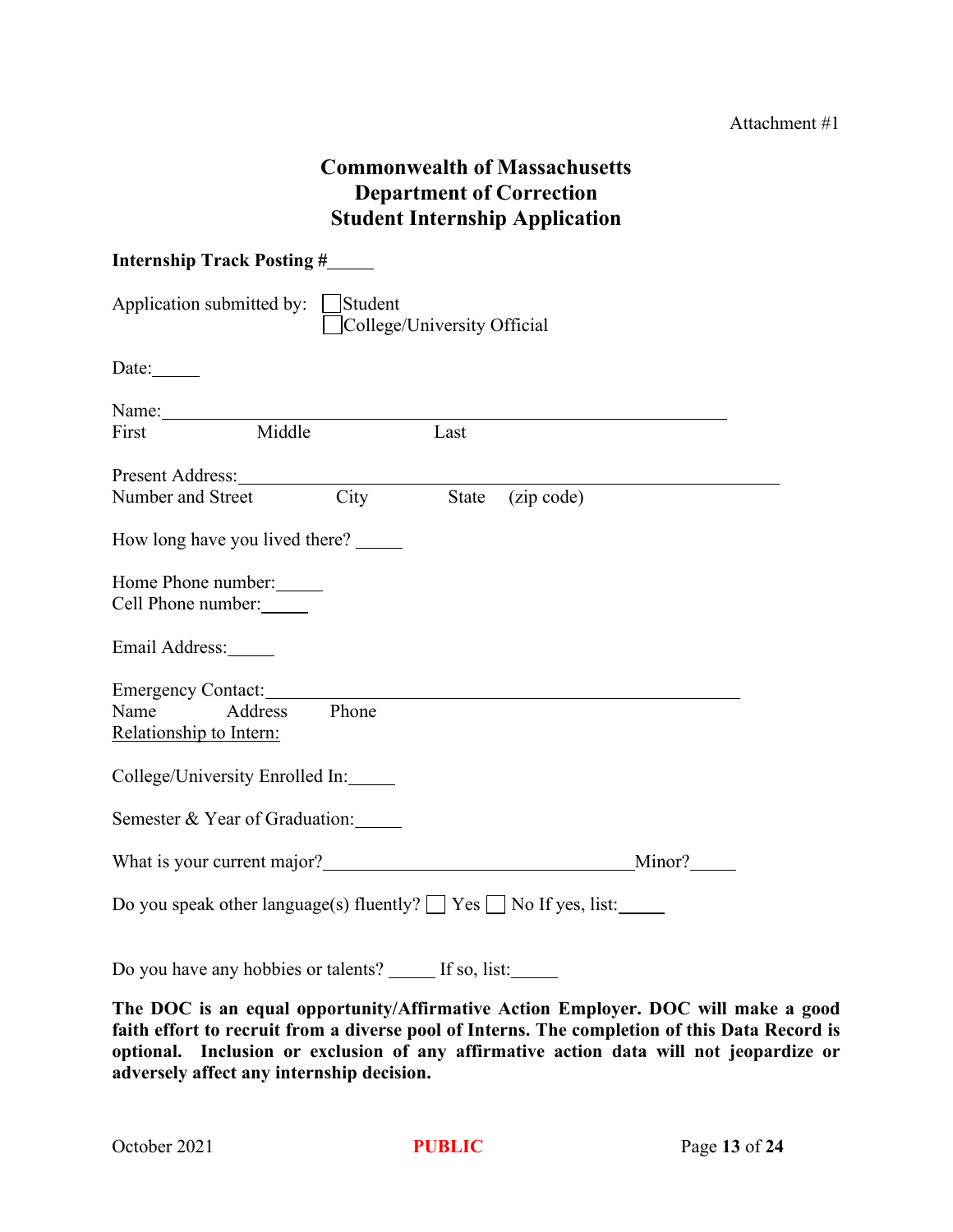| <b>CHECK ONE:</b> |                              | Male                                                |  |  |  |
|-------------------|------------------------------|-----------------------------------------------------|--|--|--|
|                   | <b>CHECK ANY THAT APPLY:</b> |                                                     |  |  |  |
|                   | White                        | Black/African American   Hispanic/Latino            |  |  |  |
| $\mathbf{1}$      | Asian/Pacific Islander       |                                                     |  |  |  |
| $\perp$           |                              | Native American (American Indian or Alaskan Native) |  |  |  |
| $\perp$           | Person with a Disability     |                                                     |  |  |  |
|                   | Veteran                      |                                                     |  |  |  |
|                   | Other                        |                                                     |  |  |  |

All Intern Applicants in need of an Americans with Disabilities Act (ADA) Reasonable Accommodation due to a disability please contact the Office of Diversity and Equal Opportunity directly at 508-422-3648. The information you provide will be kept confidential. This information is not part of your Intern file and used only in accordance with the state guidelines and any applicable Federal regulations including Section 504 of the Rehabilitation Act of 1973.

**What Internship Track are you applying for?**

**For Semester beginning Fall 20**

**For Semester beginning Spring 20**

**For Semester beginning Summer 20**

Is there a specific date you need to commence and/or end your Internship? Begin by: End by:

Are you available for a part time  $\Box$  or full day program?  $\Box$ 

What days of the week and times are you available?

What skills do you hope to learn through this internship opportunity?

Please tell us why you are a good candidate for the Department of Correction Internship Program?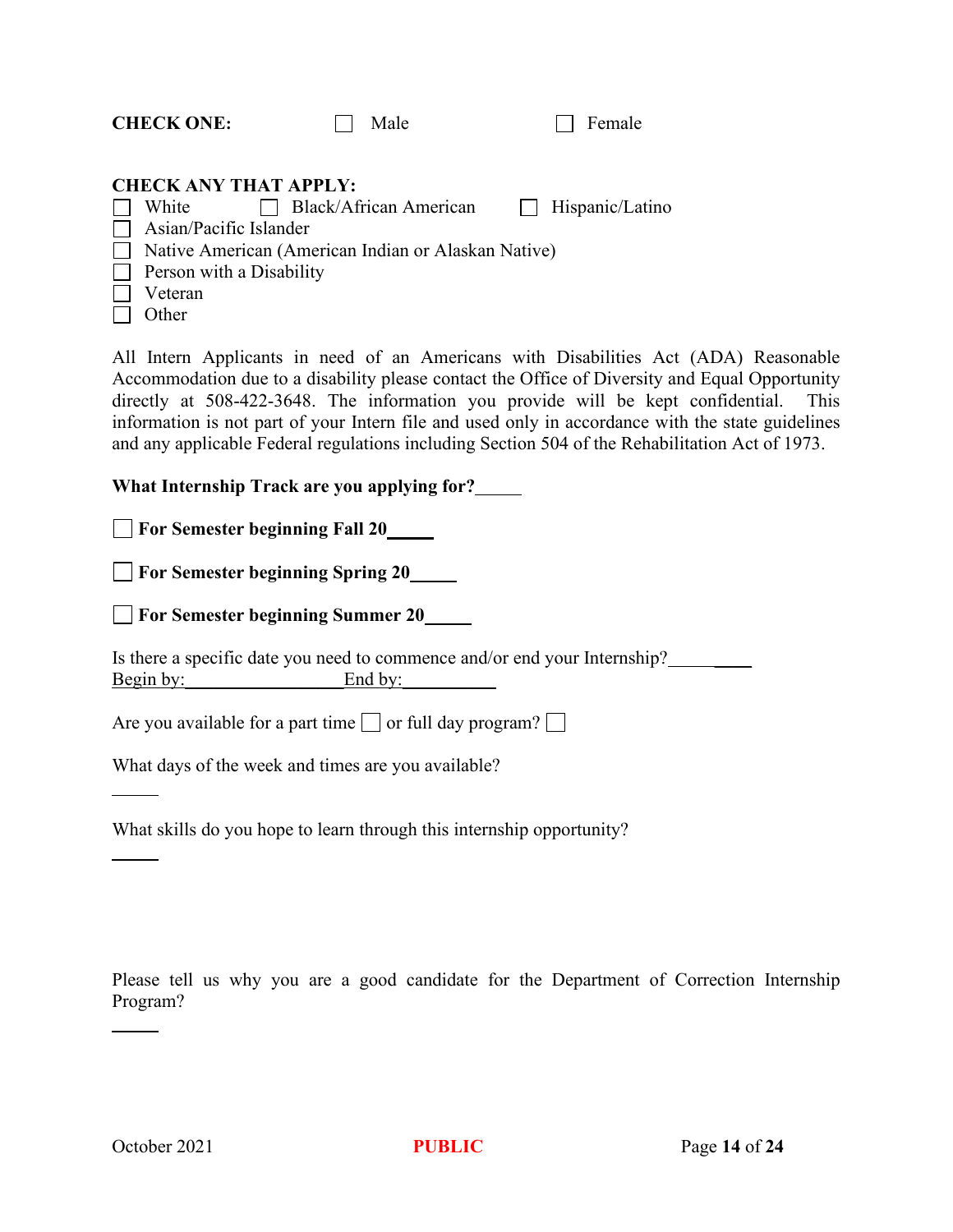How does your educational/academic program complement the Internship you are seeking?

| Have you ever applied for a position with or been employed by the Department of Correction or<br>any other Criminal Justice or Public Safety Agency?<br>T Yes $\Box$ No                                    |
|------------------------------------------------------------------------------------------------------------------------------------------------------------------------------------------------------------|
| If yes, when?                                                                                                                                                                                              |
| Where? ________________Who was your Supervisor? _________________________________<br>Tel. #                                                                                                                |
| Have you ever been a volunteer with the Department of Correction or any Massachusetts County<br>Correctional Institution? $\Box$ Yes $\Box$ No                                                             |
| If yes, when? $\frac{ }{ }$                                                                                                                                                                                |
| Where? Who was your Supervisor? Tel. #                                                                                                                                                                     |
| Have you ever been convicted of a felony? $\Box$ Yes $\Box$ No<br>If yes, provide detailed explanation:                                                                                                    |
| Has any member of your immediate family or a relative (including in-laws) ever been or is<br>currently incarcerated in any Massachusetts State or County Correctional Institution?<br>$\Box$ Yes $\Box$ No |
| Are you aware of any acquaintance(s) or personal friend(s) who are or have been incarcerated?<br>$\Box$ Yes $\Box$ No                                                                                      |
| Dlogge displaye the names and relevant information for all family friends relatives and                                                                                                                    |

Please disclose the names and relevant information for all family, friends, relatives and acquaintances incarcerated in any Massachusetts State or County Correctional Institutions.

| Name | Relation | Date | Place        | Charge | Final       |  |
|------|----------|------|--------------|--------|-------------|--|
|      |          |      | Incarcerated |        | Disposition |  |
|      |          |      |              |        |             |  |
|      |          |      |              |        |             |  |
|      |          |      |              |        |             |  |
|      |          |      |              |        |             |  |
|      |          |      |              |        |             |  |
|      |          |      |              |        |             |  |

Please list any medication that you would need to bring with you during Internship: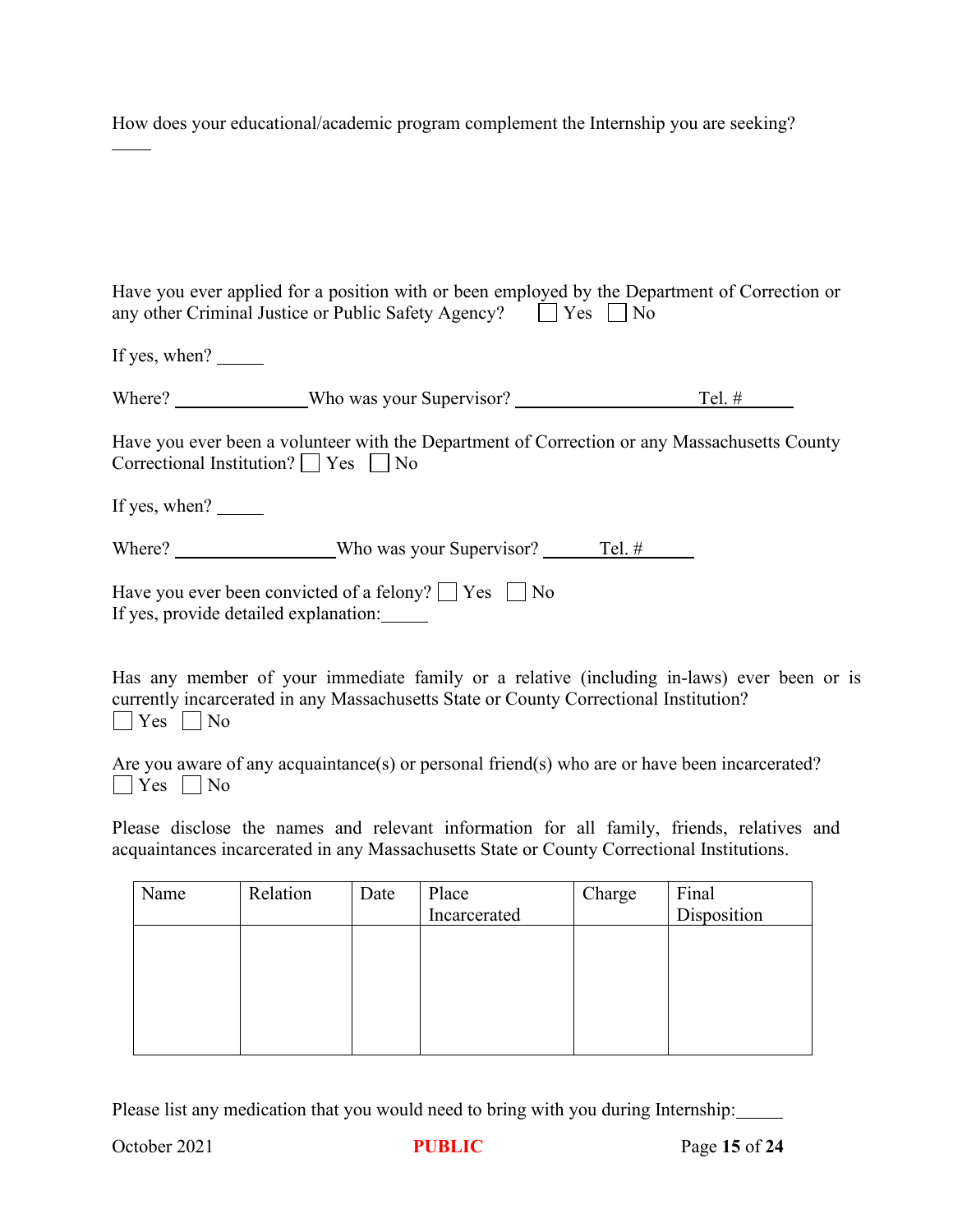Please tell us about your employment history and give an example of your most successful experience?

| Have you ever been dismissed from a job/school of higher learning? |
|--------------------------------------------------------------------|
| $\Box$ Yes $\Box$ No                                               |
| If yes, please explain:                                            |

## **COMMENTS**

This space is provided for your use in giving us any additional information about yourself not already covered by this form, e.g. interests, plans, special skills, goals or any other information that you feel we should know in considering you for this internship. You may add attachments.

#### **To be completed by Intern:**

**Statement**: I certify that the information contained in this application is correct to the best of my knowledge and understand that falsification of this application is grounds for removal from the Internship Program.

Date: \_\_\_\_\_\_\_\_\_\_\_\_\_\_\_\_\_\_\_\_\_\_\_Signature of Intern: \_\_\_\_

**To be completed by College/University Official:**

**Statement**: I certify that this student is in good standing at:

College/University

Date:

Signature of College/University Official:

**Title:**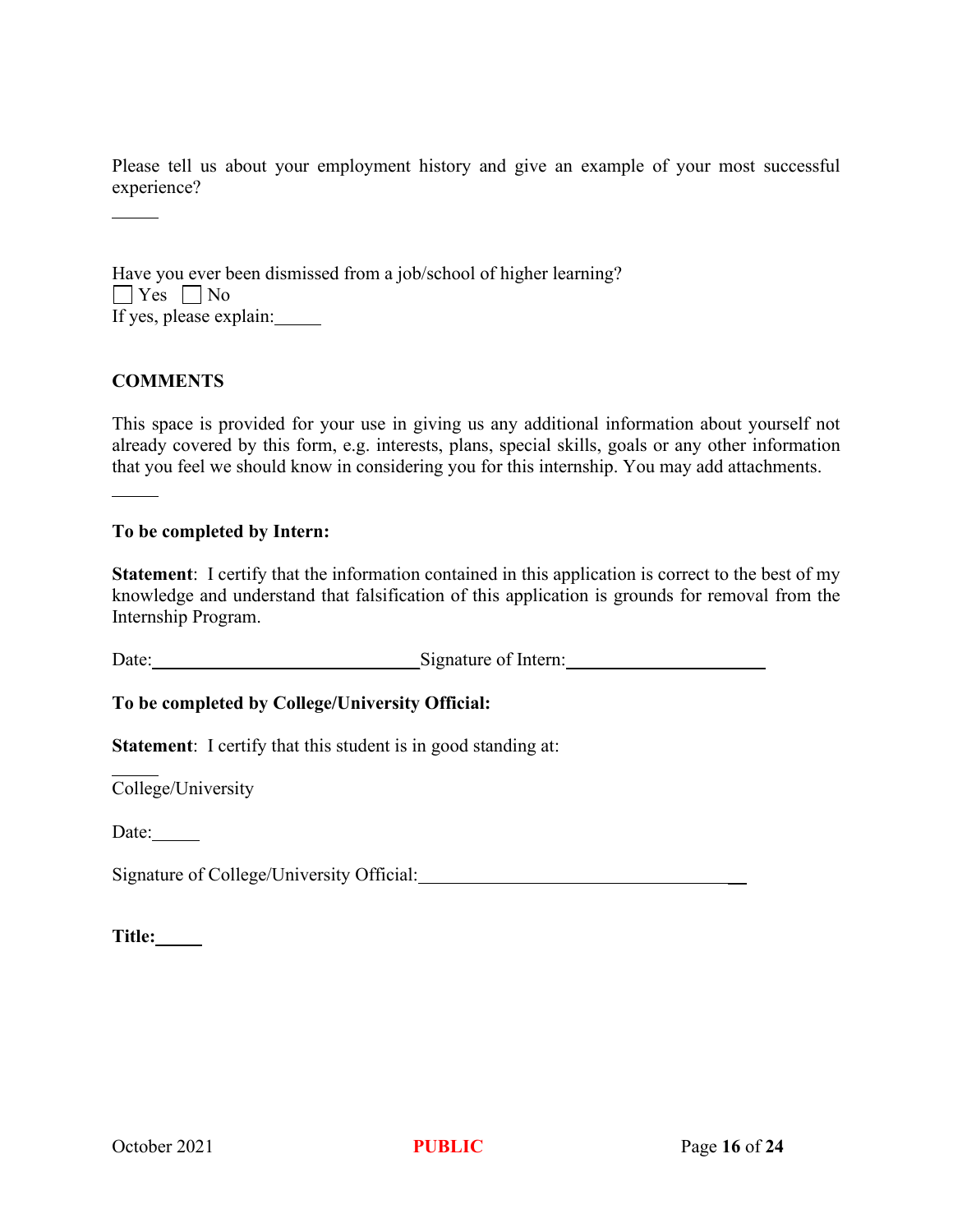#### Attachment #2

Department of Correction

#### **INTERN EXIT SURVEY FORM**

The Department of Correction would like to offer all interns prior to their departure an opportunity to provide relevant input with regards to their intern experience. We regard your feedback as a valuable source of information concerning working conditions. Your response to this inquiry will be reviewed and taken under advisement as an important tool to identifying opportunities and for improvement.

This questionnaire and the responses contained will be strictly confidential and **will not** become a part of any personnel record file. Any comments contained will in no way negatively affect your employment possibilities should you desire to seek employment here.

Our goal is to maintain a positive working environment. We are confident your suggestions, comments, and observations will aid us in accomplishing this goal.

| Intern's Name (optional):                                                                                                                              |                       |      |      |      |                   |
|--------------------------------------------------------------------------------------------------------------------------------------------------------|-----------------------|------|------|------|-------------------|
|                                                                                                                                                        |                       |      |      |      |                   |
|                                                                                                                                                        |                       |      |      |      |                   |
| <b>SECTION 1 - DEMOGRAPHICAL INFORMATION</b>                                                                                                           |                       |      |      |      |                   |
| Disability<br>N <sub>0</sub><br>Yes<br>Gender<br>Female<br>Male<br>Asian<br>Veteran<br><b>Black</b><br>Yes<br>No<br>Disabled Vet<br>No<br>Yes<br>Other | Caucasian<br>Hispanic |      |      |      |                   |
| 18-23<br>$24 - 30$<br>31 and over<br>Age Group                                                                                                         |                       |      |      |      |                   |
| <b>SECTION 2</b>                                                                                                                                       |                       |      |      |      |                   |
| How would you rate your exposure and experiences in<br>1.<br>the following areas?                                                                      |                       |      |      |      |                   |
| General orientation to                                                                                                                                 | <b>Excellent</b>      | Good | Fair | Poor | <b>No Opinion</b> |
| institution<br>Specific knowledge of your internship                                                                                                   |                       |      |      |      |                   |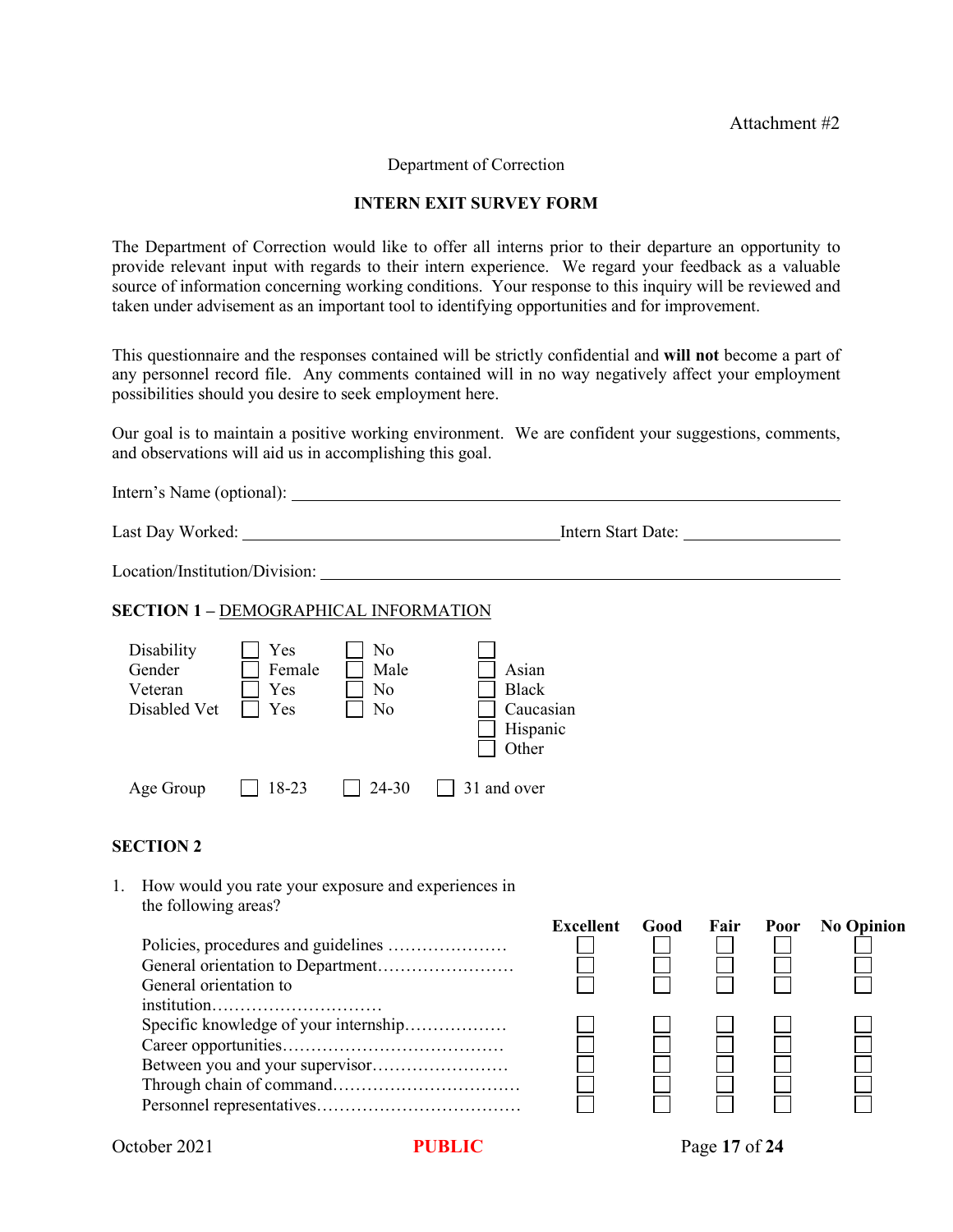#### Comments

| What is your opinion on the following areas? (If<br>2.    | <b>Excellent</b> | Good           | Fair | Poor             | <b>No Opinion</b> |
|-----------------------------------------------------------|------------------|----------------|------|------------------|-------------------|
| applicable)                                               |                  |                |      |                  |                   |
|                                                           |                  |                |      |                  |                   |
|                                                           |                  |                |      |                  |                   |
|                                                           |                  |                |      |                  |                   |
|                                                           |                  |                |      |                  |                   |
|                                                           |                  |                |      |                  |                   |
|                                                           |                  |                |      |                  |                   |
| Training:                                                 |                  |                |      |                  |                   |
|                                                           |                  |                |      |                  |                   |
|                                                           |                  |                |      |                  |                   |
|                                                           |                  |                |      |                  |                   |
| Cooperation:                                              |                  |                |      |                  |                   |
|                                                           |                  |                |      |                  |                   |
|                                                           |                  |                |      |                  |                   |
|                                                           |                  |                |      |                  |                   |
|                                                           |                  |                |      |                  |                   |
|                                                           |                  |                |      |                  |                   |
| Comments                                                  |                  |                |      |                  |                   |
|                                                           |                  |                |      |                  |                   |
|                                                           |                  |                |      |                  |                   |
|                                                           |                  |                |      |                  |                   |
|                                                           |                  |                |      |                  |                   |
|                                                           |                  |                |      |                  |                   |
| How would you rate your supervisor in the following<br>3. | <b>Almost</b>    | <b>Usually</b> |      | <b>Sometimes</b> | <b>Never</b>      |
| area?                                                     | <b>Always</b>    |                |      |                  |                   |
|                                                           |                  |                |      |                  |                   |
|                                                           |                  |                |      |                  |                   |
| Demonstrated fair and equal treatment                     |                  |                |      |                  |                   |
| Encourage feedback, welcome suggestions                   |                  |                |      |                  |                   |
|                                                           |                  |                |      |                  |                   |
| Resolved complaints, grievances and problem               |                  |                |      |                  |                   |
|                                                           |                  |                |      |                  |                   |
|                                                           |                  |                |      |                  |                   |
|                                                           |                  |                |      |                  |                   |
| Comments                                                  |                  |                |      |                  |                   |
|                                                           |                  |                |      |                  |                   |
|                                                           |                  |                |      |                  |                   |
|                                                           |                  |                |      |                  |                   |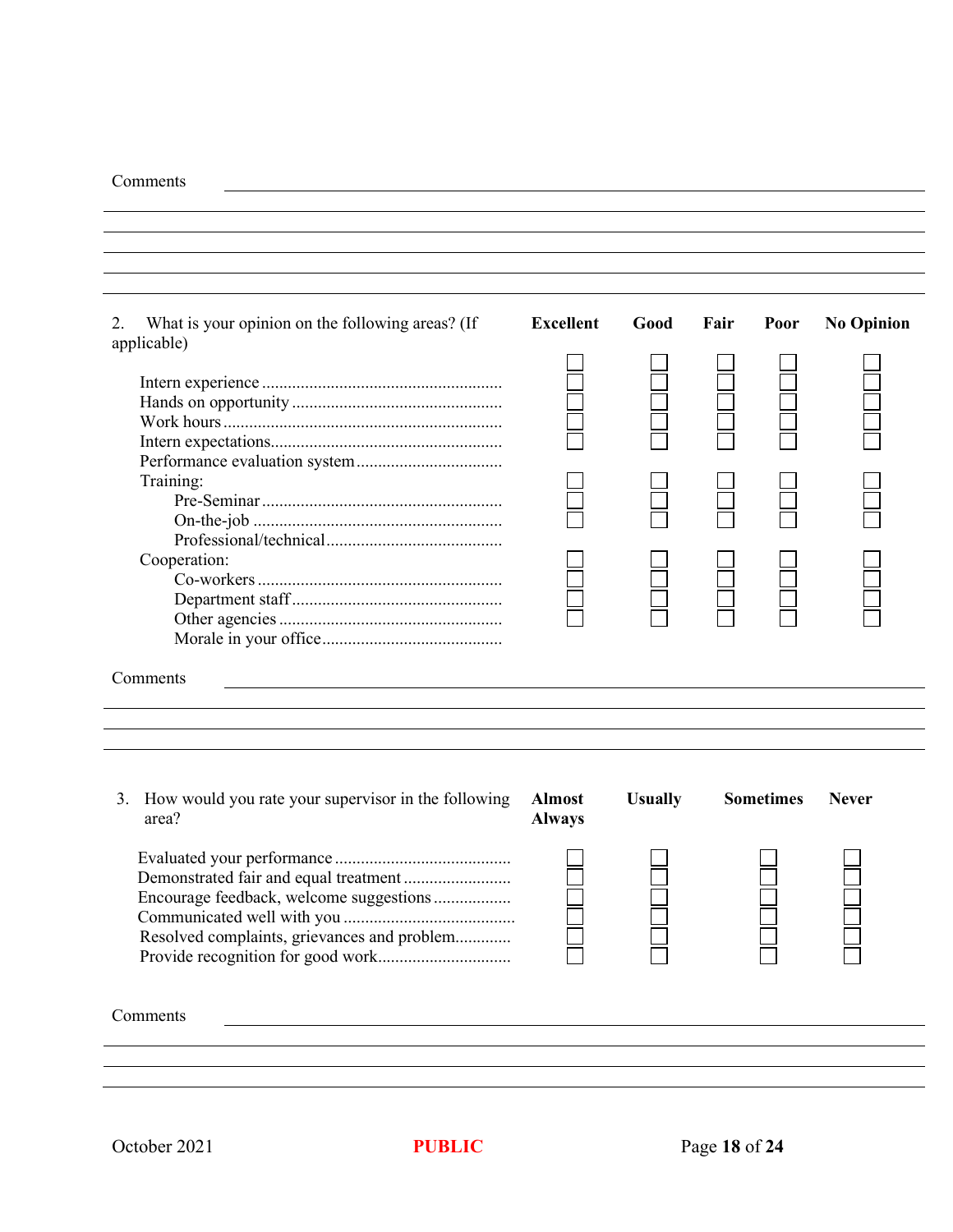4. If you could improve something about your intern experience what would it be?

Comments

| 5.       | How would you feel about any opportunity for future employment with this Department?<br>I would return and would recommend it to my friends<br>I would consider returning under certain conditions. If so-please note conditions below<br>I am undecided, but would not rule out returning<br>I probably would not seek employment with the Department<br>I definitely would not return or recommend it to others |
|----------|-------------------------------------------------------------------------------------------------------------------------------------------------------------------------------------------------------------------------------------------------------------------------------------------------------------------------------------------------------------------------------------------------------------------|
| Comments |                                                                                                                                                                                                                                                                                                                                                                                                                   |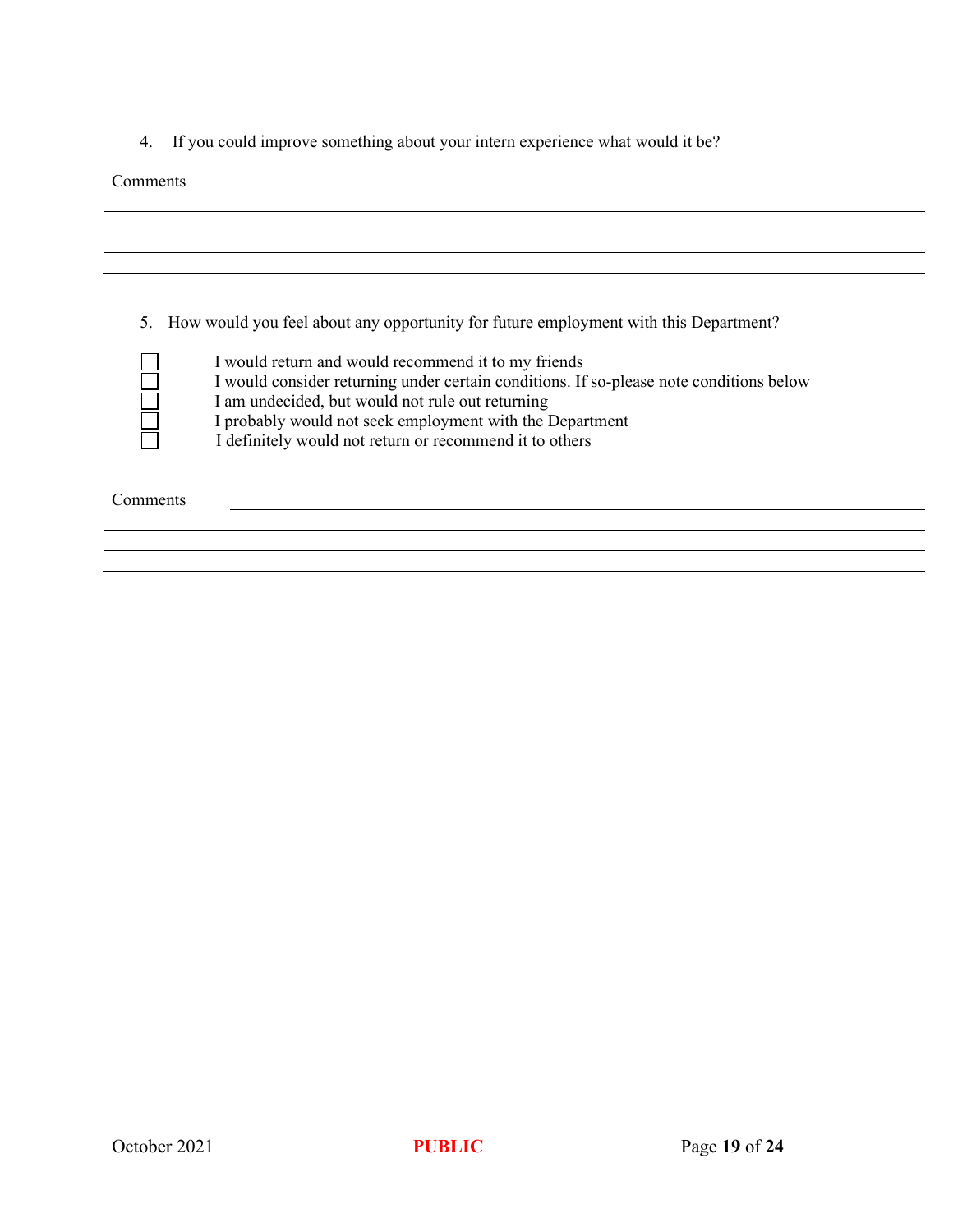# **Department of Correction Student Internship Program Performance Evaluation**

Dear: Intern(s) Supervisor(s)

An intern has been assigned to your Unit / Area for \_\_\_\_\_\_\_\_\_\_ . Please complete this form at the end of the internship and return it to the Office of Diversity & Equal Opportunity. Thank you for your help and cooperation. **Name of Intern**: **Date**:

| $\Gamma$ and $\Gamma$ and $\Gamma$ and $\Gamma$ and $\Gamma$ and $\Gamma$ and $\Gamma$ and $\Gamma$ and $\Gamma$ and $\Gamma$ and $\Gamma$ and $\Gamma$ and $\Gamma$ and $\Gamma$ and $\Gamma$ and $\Gamma$ and $\Gamma$ and $\Gamma$ and $\Gamma$ and $\Gamma$ and $\Gamma$ and $\Gamma$ and $\Gamma$ and $\Gamma$ and $\Gamma$ | $\mathbf{L}$ are $\mathbf{L}$ |  |
|----------------------------------------------------------------------------------------------------------------------------------------------------------------------------------------------------------------------------------------------------------------------------------------------------------------------------------|-------------------------------|--|
|                                                                                                                                                                                                                                                                                                                                  |                               |  |
| Length of Internship: ______                                                                                                                                                                                                                                                                                                     |                               |  |
| Activities observed - functions performed -                                                                                                                                                                                                                                                                                      |                               |  |
| ,我们也不会有什么?""我们的人,我们也不会有什么?""我们的人,我们也不会有什么?""我们的人,我们也不会有什么?""我们的人,我们也不会有什么?""我们的人                                                                                                                                                                                                                                                 |                               |  |
|                                                                                                                                                                                                                                                                                                                                  |                               |  |
| <b>General Comments:</b>                                                                                                                                                                                                                                                                                                         |                               |  |
| ,我们也不会有什么?""我们的人,我们也不会不会不会。""我们的人,我们也不会不会不会不会。""我们的人,我们也不会不会不会不会。""我们的人,我们也不会不会不<br>,我们也不会有什么。""我们的人,我们也不会有什么?""我们的人,我们也不会有什么?""我们的人,我们也不会有什么?""我们的人,我们也不会有什么?""我们的人                                                                                                                                                             |                               |  |
|                                                                                                                                                                                                                                                                                                                                  | Date: $\qquad \qquad$         |  |
|                                                                                                                                                                                                                                                                                                                                  |                               |  |
|                                                                                                                                                                                                                                                                                                                                  |                               |  |

cc: Superintendent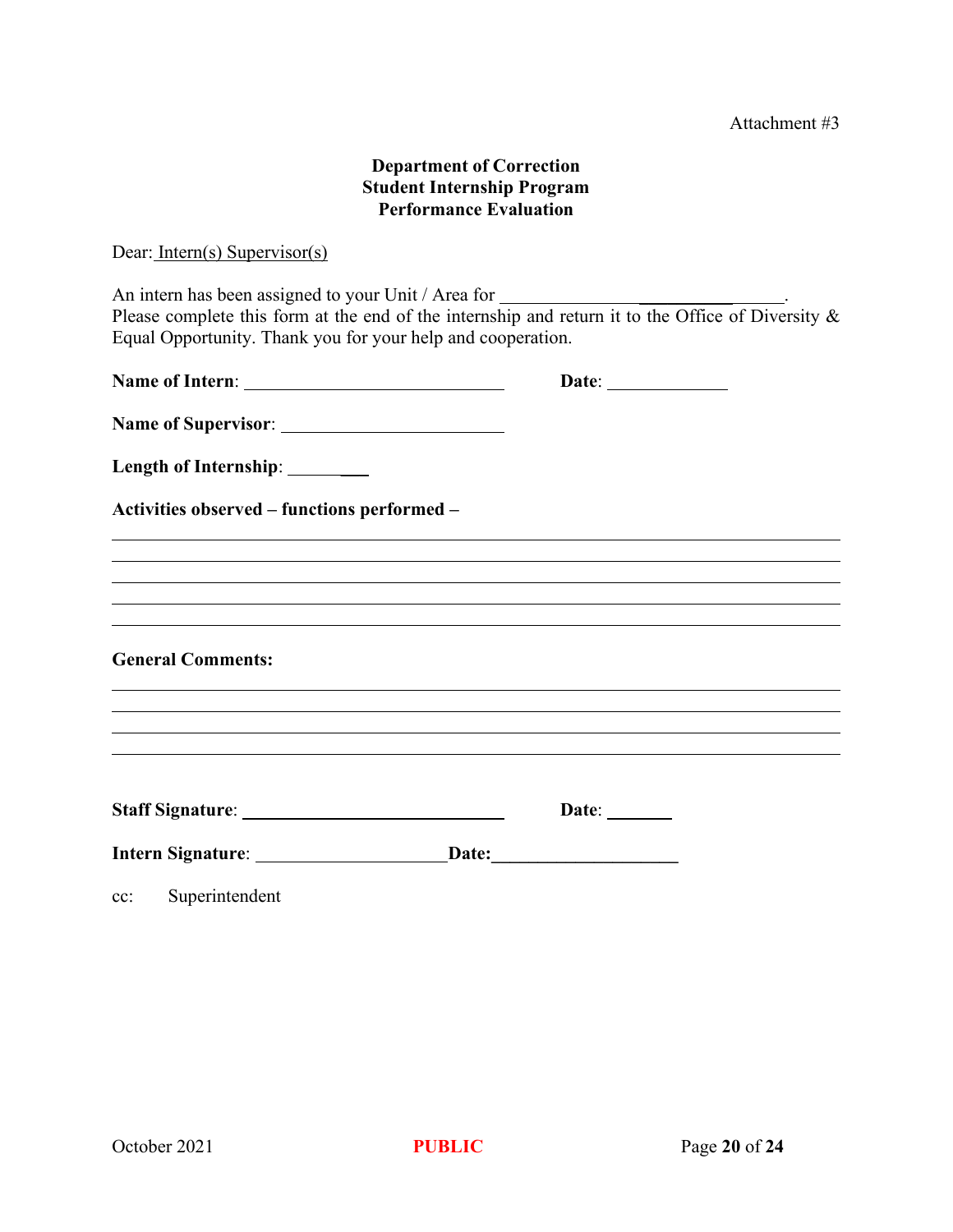# Attachment #4

| <b>Internship Track Locations</b>                                       |                                                                                                                                                                 |
|-------------------------------------------------------------------------|-----------------------------------------------------------------------------------------------------------------------------------------------------------------|
| Title                                                                   | Location                                                                                                                                                        |
| <b>Operational Management</b>                                           | <b>MCI-Cedar Junction</b><br>Walpole, MA                                                                                                                        |
| Female Offender                                                         | <b>MCI Framingham</b><br>Framingham, MA                                                                                                                         |
| Central Classification                                                  | <b>Main Office</b><br>Milford, MA<br>Concord, MA                                                                                                                |
| Special Needs Population                                                | <b>Massachusetts Treatment Center</b><br>Bridgewater, MA                                                                                                        |
| Offender Case Management                                                | <b>NCCI</b> Gardner<br>Gardner, MA<br><b>MCI Norfolk</b><br>Norfolk, MA<br><b>Northeastern Correctional Center</b><br>Concord, MA<br><b>SBCC</b><br>Shirley, MA |
| Office of Communication & Outreach<br>Legislative Office/Public Affairs | <b>Central Headquarters</b><br>Milford, MA                                                                                                                      |
| Legal Division                                                          | <b>Main Office</b><br>Boston, MA                                                                                                                                |
| <b>Reentry Services</b>                                                 | <b>Central Headquarters</b><br>Milford, MA<br>Norfolk, MA                                                                                                       |
| <b>Resource Management</b>                                              | <b>Main Office</b><br>Milford, MA                                                                                                                               |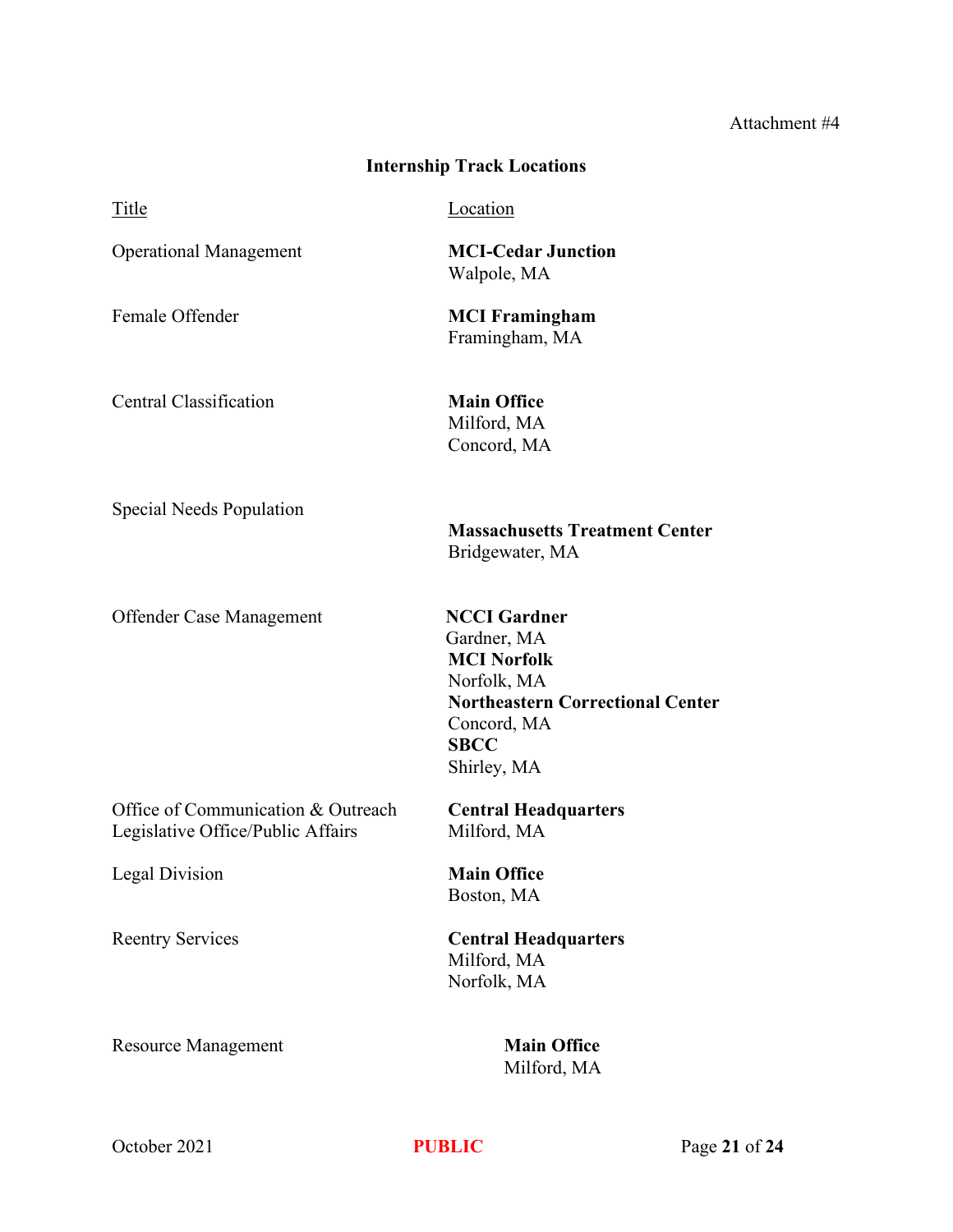Policy Development & Compliance **Central Headquarters**

Milford, MA

Staff Development **Division of Staff Development** Milford, MA

Inmate Training & Education Milford, MA

Inmate Grievance Resolution **Central Headquarters**

MCI-Framingham Various locations

Milford, MA

Performance Measures & Data Collection **PCC**

Norfolk, MA

Engineering-Power Plant Operation Bridgewater, MA

Strategic Research and Planning **SFU Building**

Concord, MA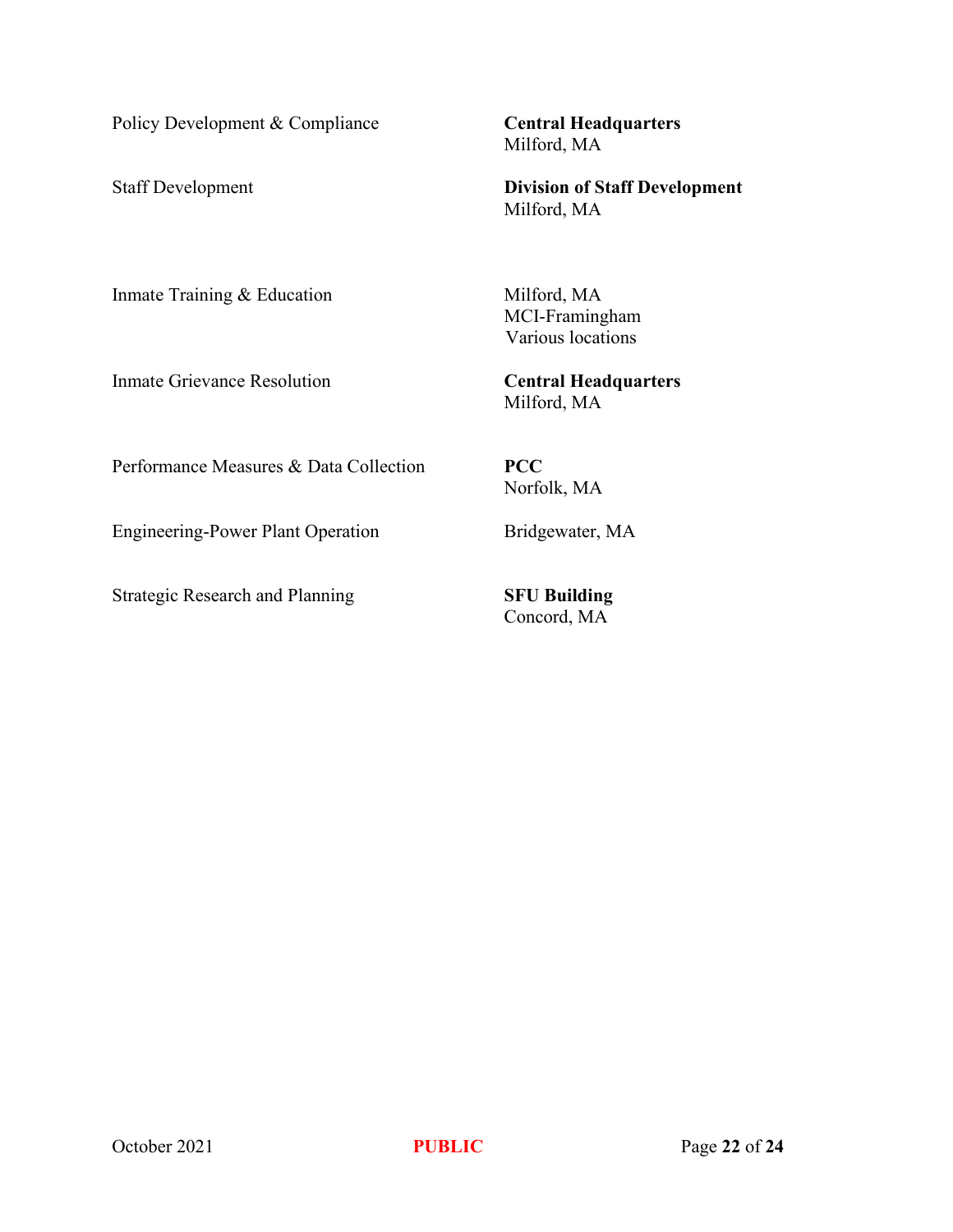Attachment #5

# **AGREEMENT TO ABIDE BY RULES THE COMMONWEALTH OF MASSACHUSETTS DEPARTMENT OF CORRECTION**

I, \_\_\_\_\_\_\_\_\_\_\_\_\_\_\_\_\_\_\_\_\_\_\_\_\_\_, agree to abide by all applicable laws, rules and regulations governing persons employed by the Massachusetts Department of Correction as well as policies of each institution/division, especially those relating to confidentiality.

Signature:

Date:

Copy: Office of Diversity & Equal Opportunity Superintendent/Division Head